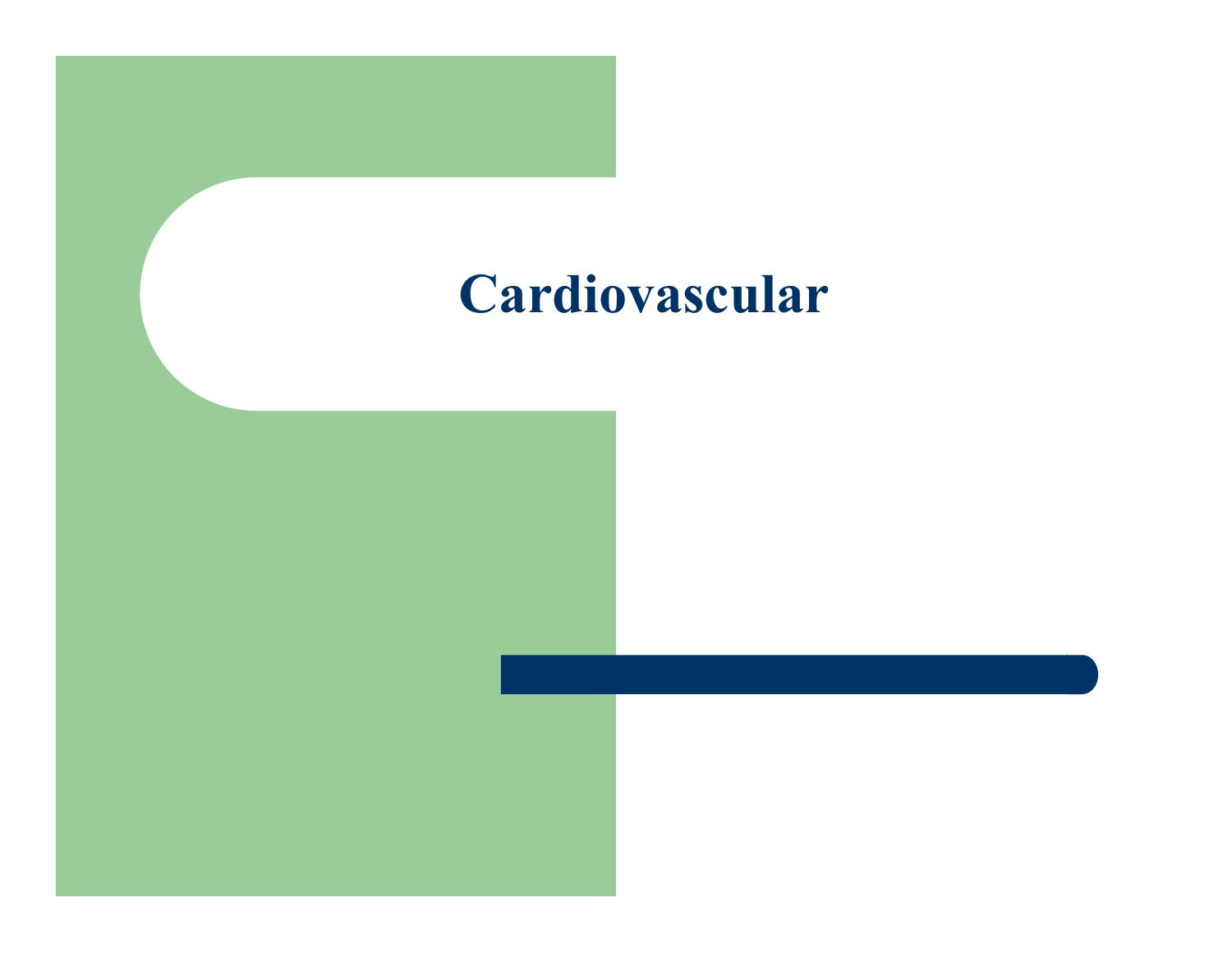- $\bullet$ Acetazolamide
- $\bullet$ Adenosine
- $\bullet$ Amiloride
- $\bullet$ Amiodarone
- $\bullet$ Amlodipine
- $\bullet$ Carvedilol
- $\bullet$ Clonidine
- $\bullet$ Digoxin
- $\bullet$ Diltiazem
- Dofetilide  $\bullet$
- $\bullet$ Enalapril
- $\bullet$ Esmolol
- $\bullet$ Fenoldopam
- Furosemide  $\bullet$
- $\bullet$ Hydralazine

#### Hydrochlorothiazide

- $\bullet$ Labetalol
- $\bullet$ Mannitol
- $\bullet$ Methyldopa
- $\bullet$ Minoxidil
- $\bullet$ Nesiritide
- $\bullet$ Nitroglycerin
- $\bullet$ Nitroprusside
- 0 Propafenone
- $\bullet$ Quinidine
- $\bullet$ Sotalol
- 0 Spironolactone
- $\bullet$ Valsartan
- $\bullet$ verapamil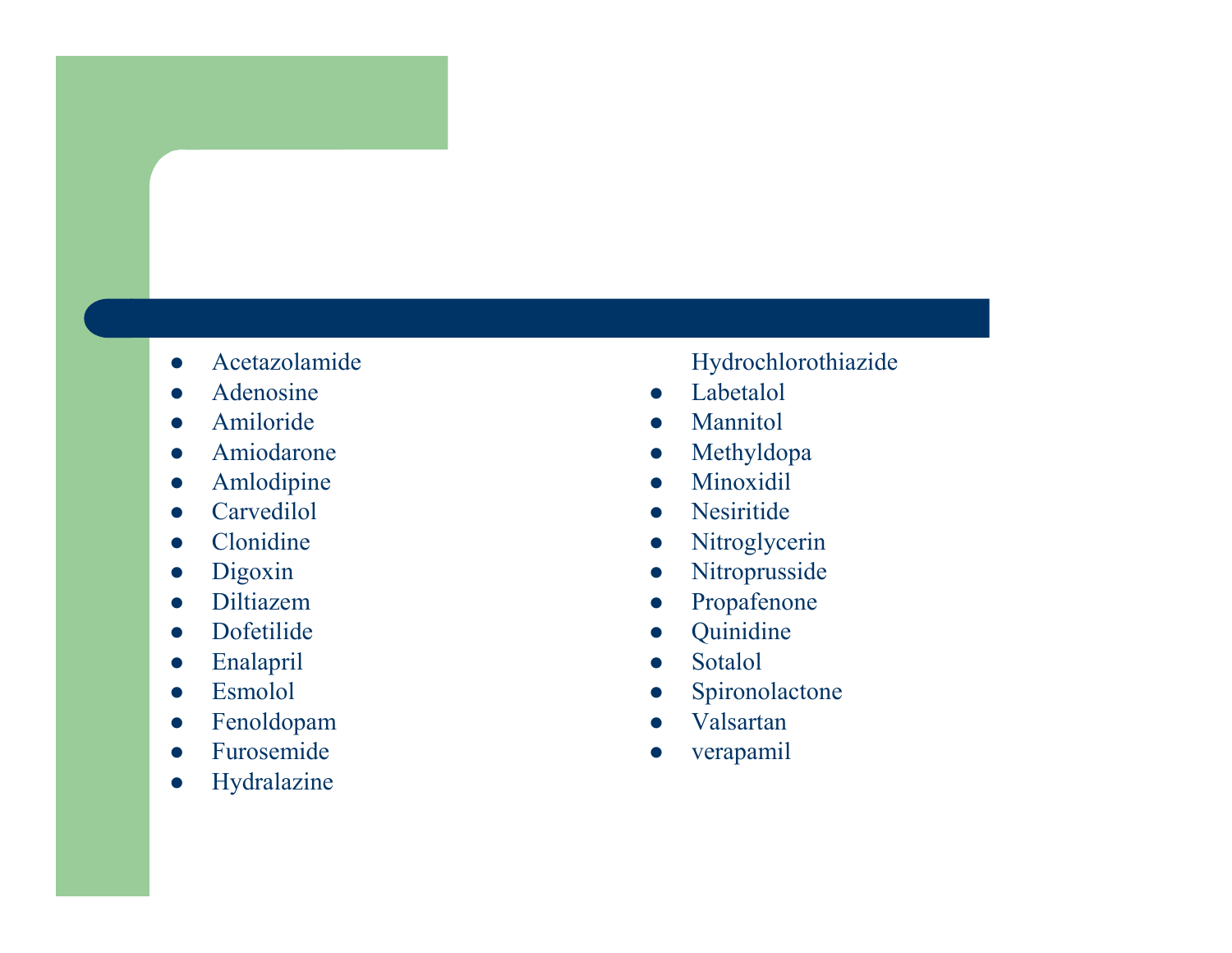#### Acetazolamide

- $\bullet$ Diuretic
- $\bullet$ Carbonic anhydrase inhibitor
- $\bullet$ Inhibits interconversion of carbonic acid & bicarbonate
- ↑ NaHCO3 excretion
- Inhibit aqueous humor formation
- Hyperchloremic metabolic acidosis
	- $\rightarrow$ Tx open-angle glaucoma
	- Mtn sickness
	- $\equiv$ Metabolic alkalosis
- 
- Parasthesia<br>
 Urinary stone formation<br> **sion of**<br> **n**<br> **nor**<br> **tabolic**<br>
ucoma<br>
s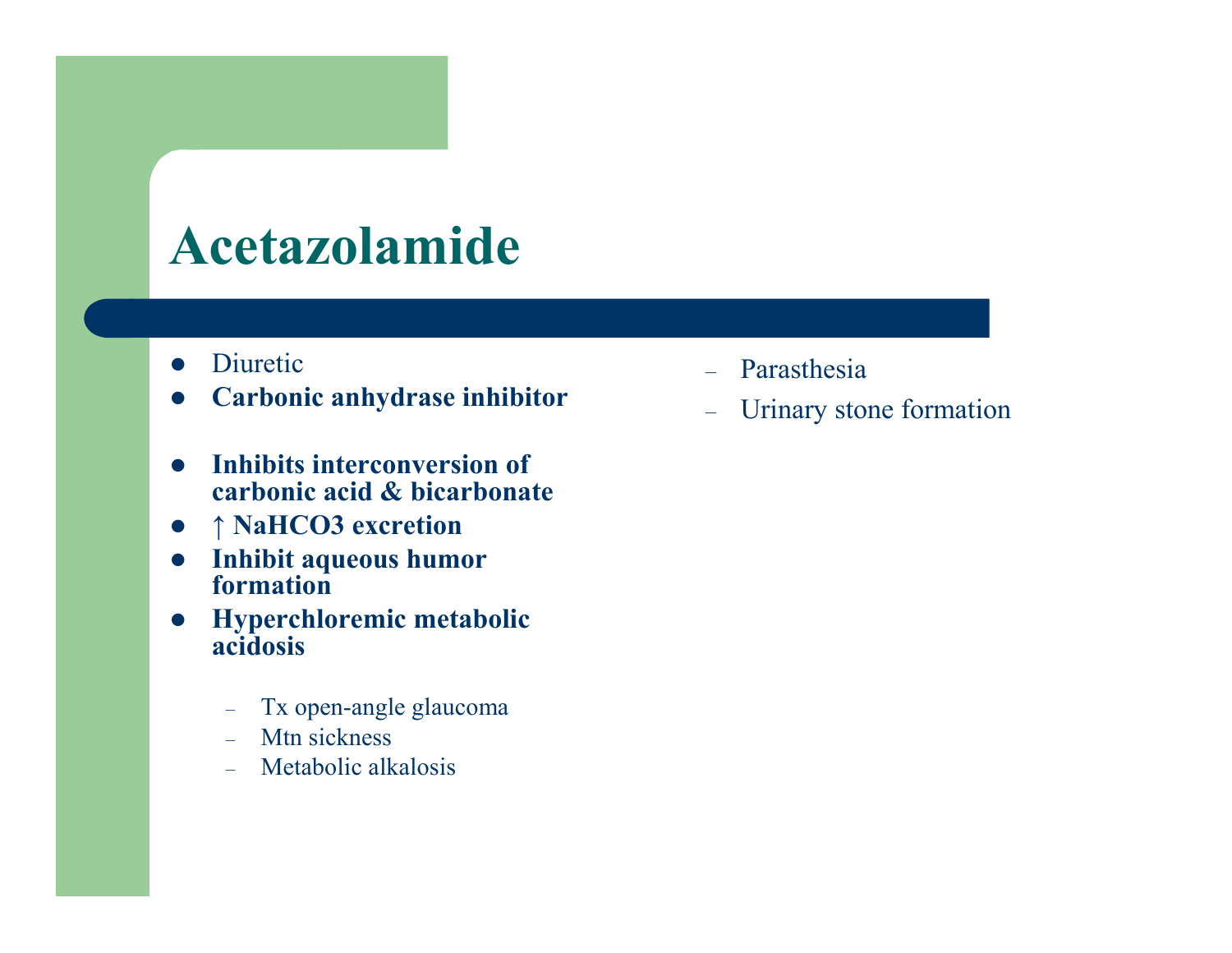#### Adenosine

- $\bullet$ Antiarrhythmic
- $\bullet$  Purine nucleoside, cardiac node membrane stabilizer
- $\bullet$  Opens K channels & blocks Ca influx in SA & AV nodes– Transient asystole<br> **de, cardiac**<br> **e stabilizer<br>
els & blocks<br>
& AV nodes<br>
uction<br>
T<br>
T**
- Slows AV conduction
- <sup>↑</sup> AV refractory period
	- $\equiv$ Terminate SVT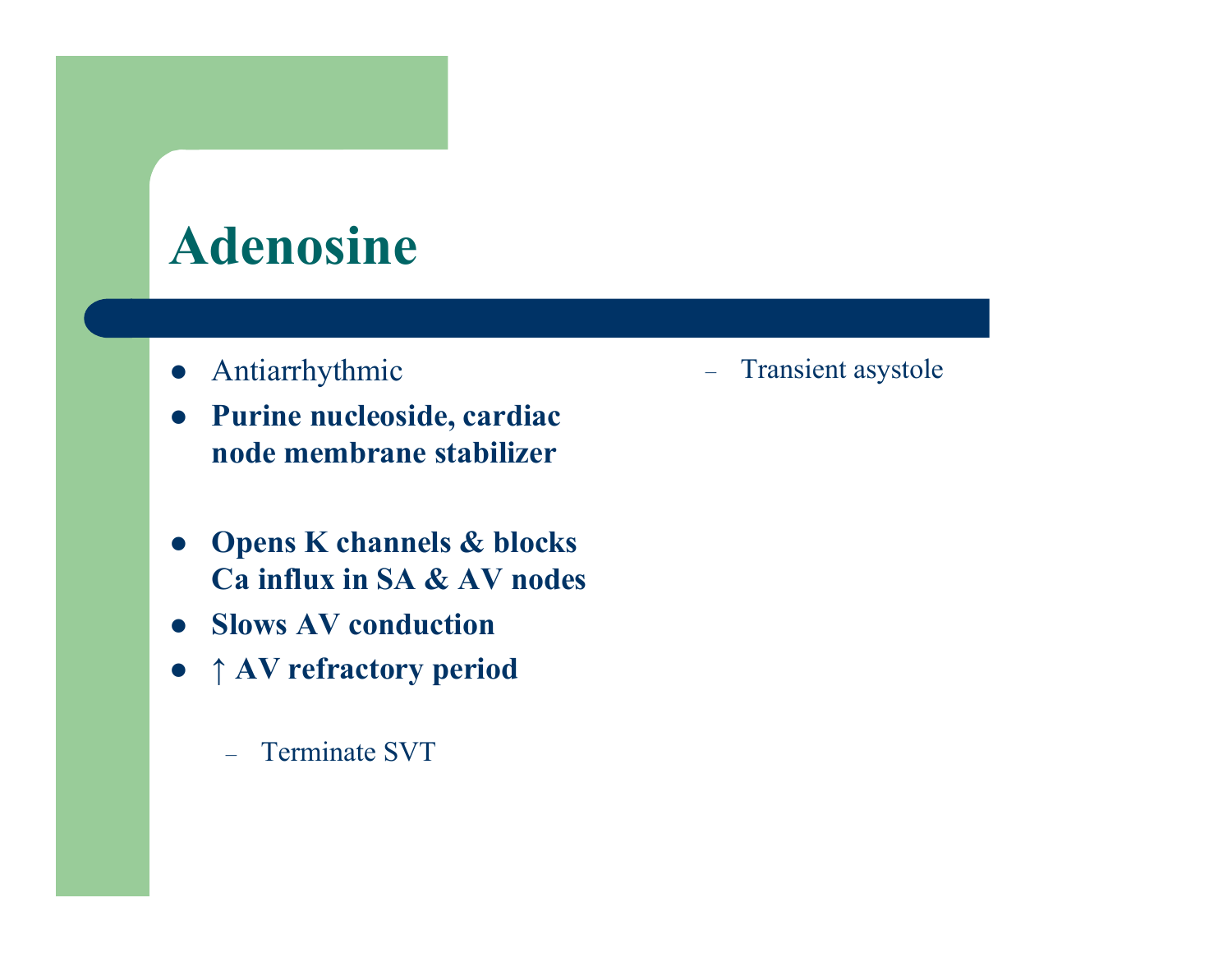### Amiloride

- $\bullet$ K-sparring diuretic
- $\bullet$ Epithelial Na channel blocker
- $\bullet$  Blocks Na Channel distal tubule & collecting duct
	- Inhibits Na reabsorption  $\&$ K excretion
	- Prevent & Tx hypokalemia
- Hyperkalemia<br> **eker**<br> **&**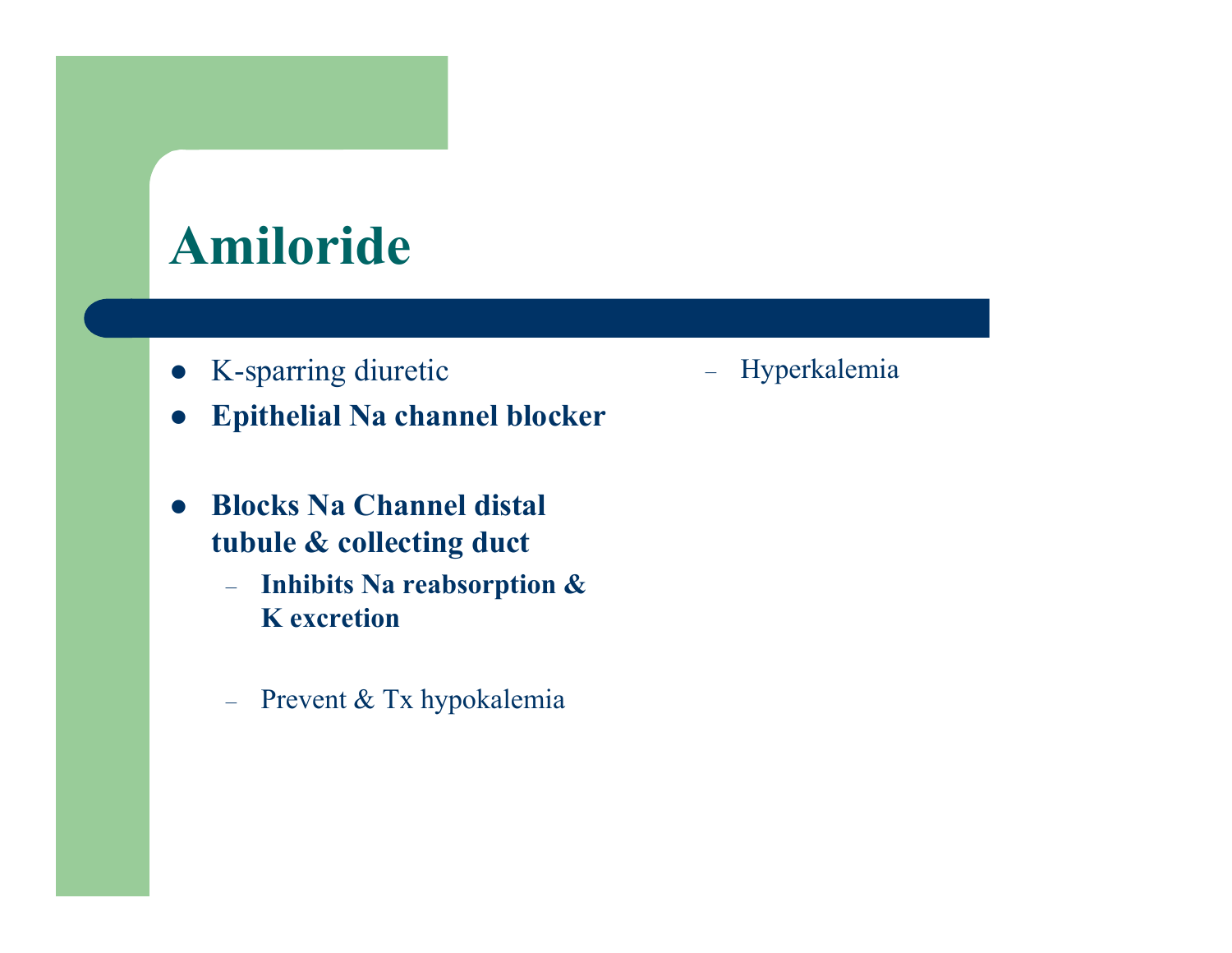#### Amidarone

- $\bullet$ Antiarrhythmic
- $\bullet$ Cardiac ion channel blocker
- $\bullet$  Blocks K, Na, Ca channels & <sup>β</sup> receptors – Hypo/hyperthyroidism<br>
annel blocker<br>
– Photosensitivity<br>
– Blue-gray skin<br>
Ca channels &<br>
– Corneal microdeposits<br>
– Pulmonary fibrosis<br>
olarization<br>
period<br>
intervals<br>
F
	- $\,$ Prolongs repolarization
	- <sup>↑</sup> refractory period
	- Slows HR
	- ↑ PR & QT intervals
	- $\equiv$ SVT, VT, VF
- 
- 
- 
- 
-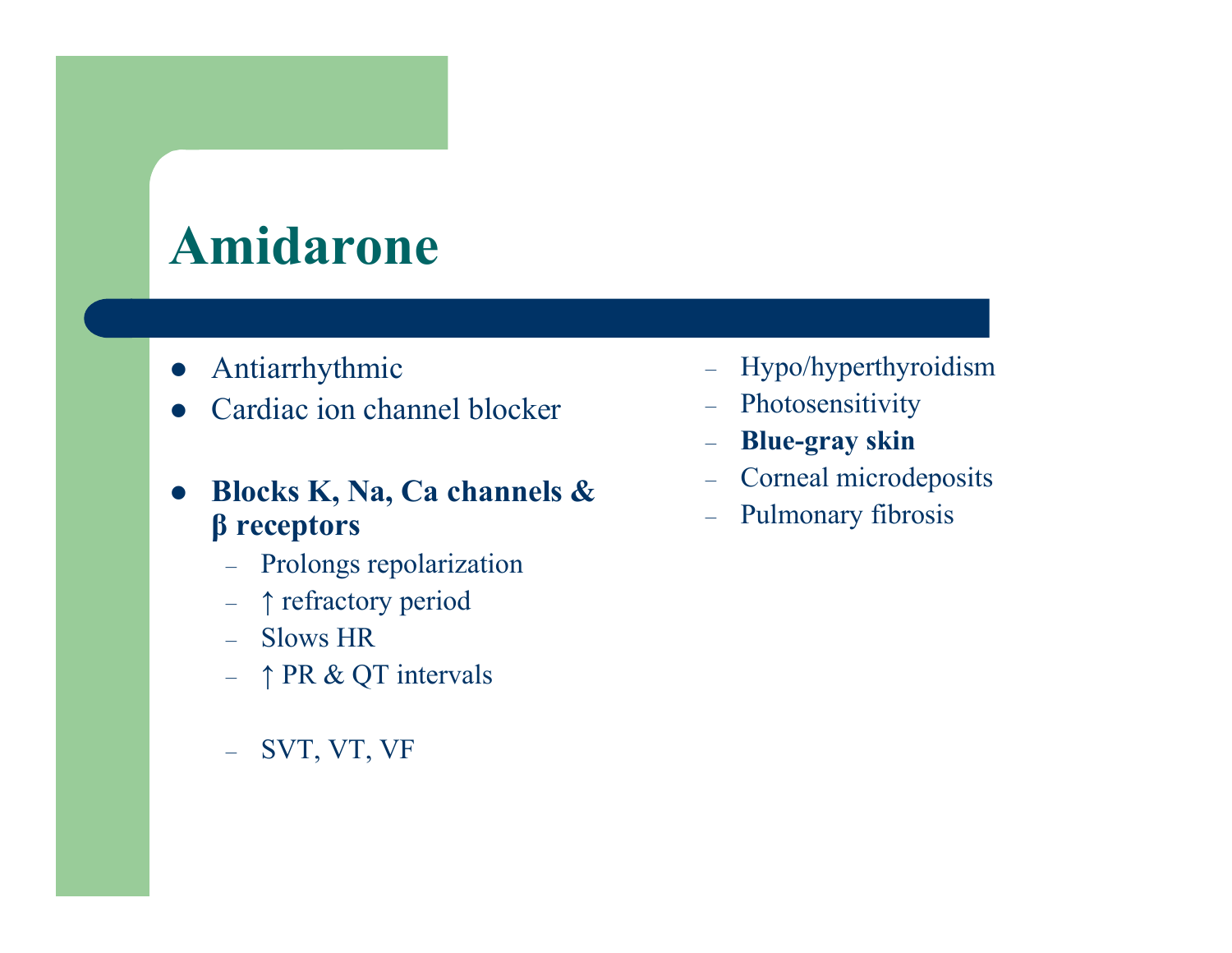## Amlodipine

- $\bullet$ Antihypertensive, antianginal
- $\bullet$  Dihydropyridine Ca channel blockerAntihypertensive, antianginal – HA<br>
Dihydropyridine Ca channel – Edema<br>
– Hypotension<br>
– Angina pectoris<br>
– Angina pectoris<br>
– HTN<br>
– Angina pectoris
- $\bullet$  Ca channel blocker in vascular smooth m.
	- $-$  Arteriolar vasodilation  $\mathbf{\&} \uparrow$ coronary blood flow
	- HTN
	- Angina pectoris –
- 
- 
- 
-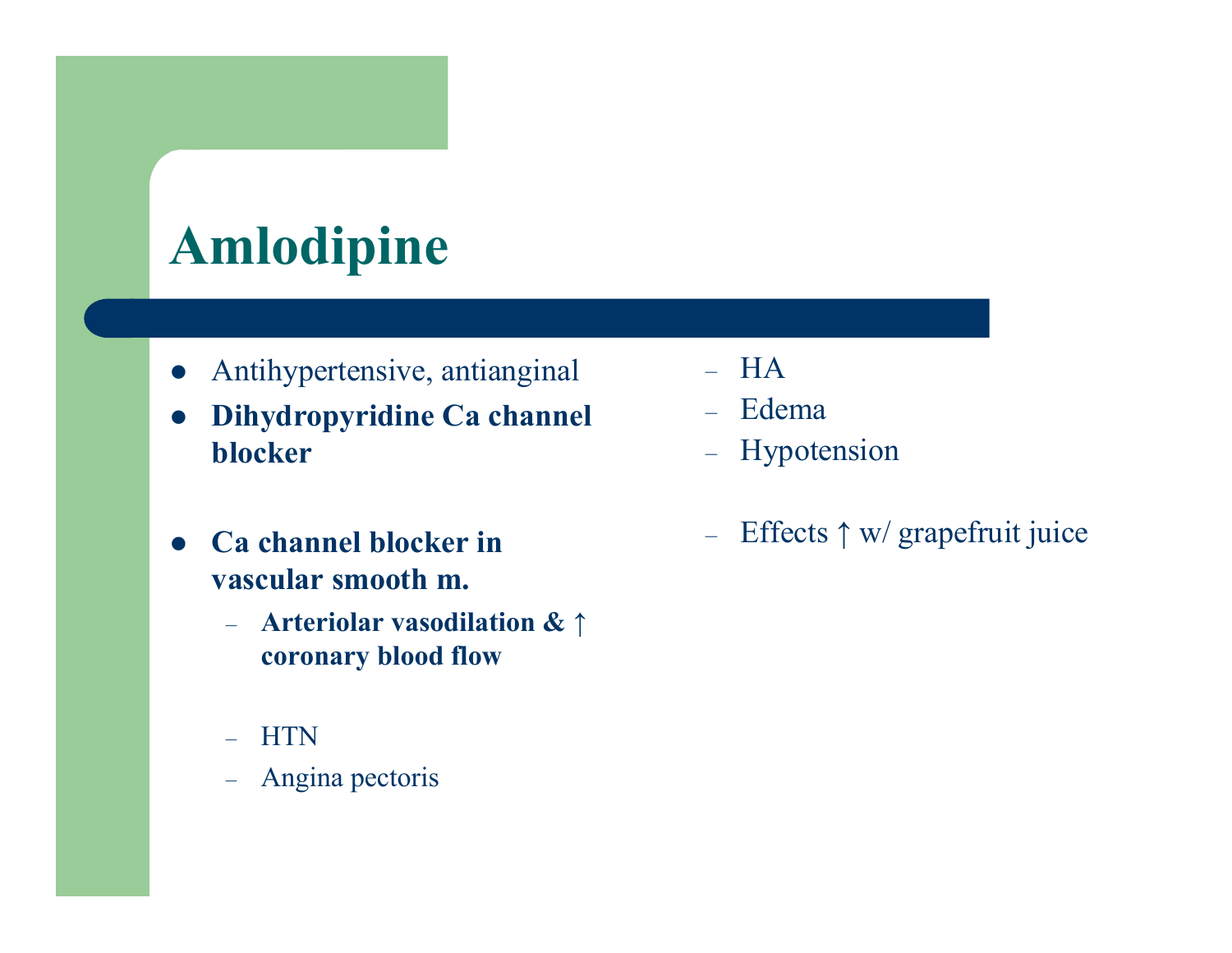## **Carvedilol**

- $\bullet$  Antihypertensive & heart failure Tx
- Nonselective adrenergic receptor agonistspertensive & heart and the Orthostatic hypotension<br>
e Tx and the Dizziness<br>
elective adrenergic and - Bradycardia<br>
tor agonist<br>
ss β1, β2, α1 receptors<br>
ause vasodilation<br>
TN<br>
eart failure<br>
• ↓ remodeling
- $\bullet$ Blocks  $β1, β2, α1$  receptors
	- $\equiv$ Cause vasodilation
	- HTN
	- Heart failure
		- $\bullet \downarrow$  remodeling
- 
- 
-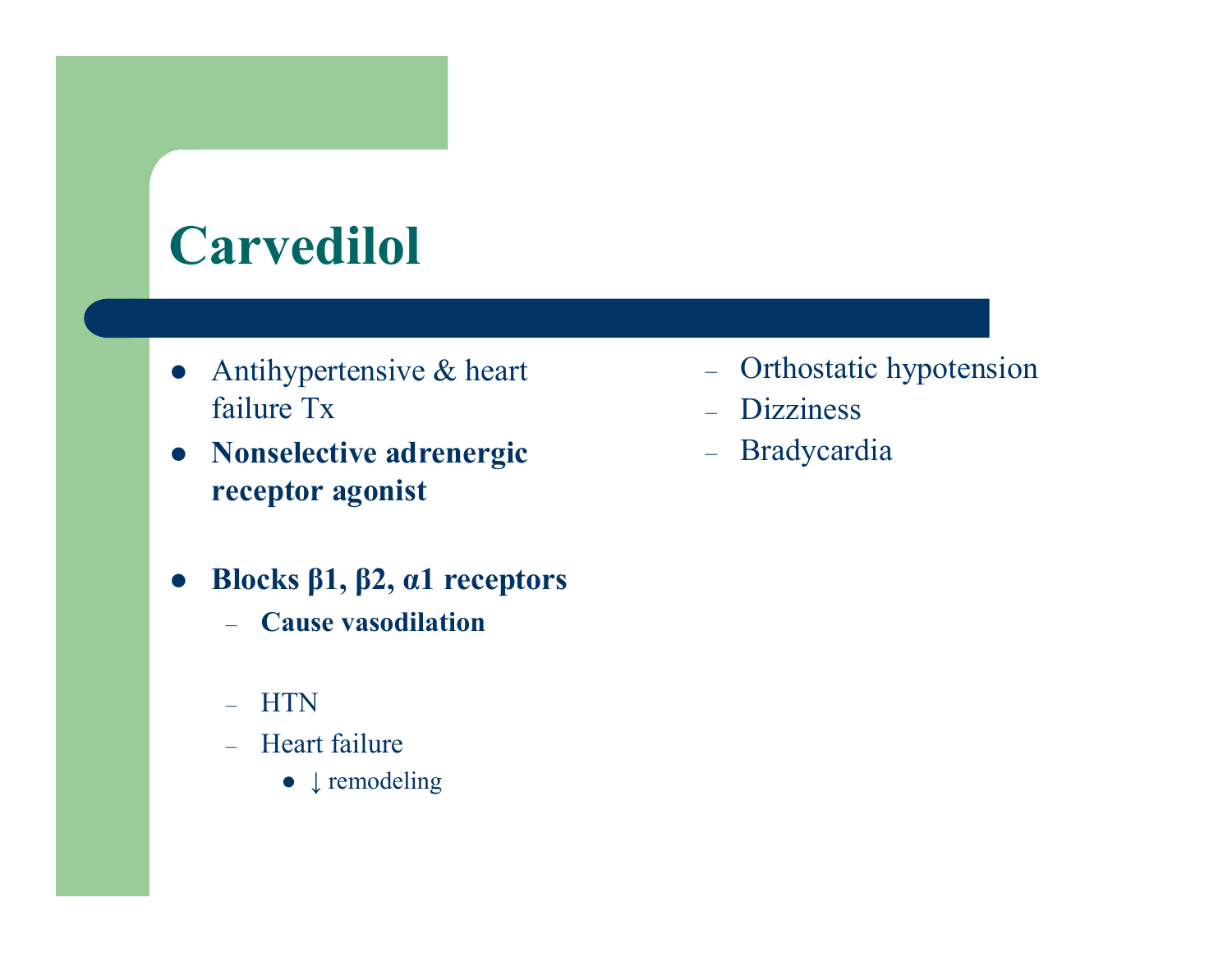## Clonidine

- $\bullet$ Antihypertensive
- $\bullet$ α2 receptor agonist
- $\bullet$  Central α2 receptor agonist
	- $\rightarrow √$  sympathetic outflow from vasomotor center
- Inhibits pain neurotransmission in spinal cordAbrupt w/drawal  $\rightarrow$ <br>
2 receptor agonist<br>
2 receptor agonist<br>
2 receptor agonist<br>  $\rightarrow$  Sedation<br>  $\rightarrow$  Sedation<br>  $\rightarrow$  Sedation<br>  $\rightarrow$  Sedation<br>  $\rightarrow$  Sedation<br>  $\rightarrow$  Dry mouth<br>
vasomotor center<br>  $\rightarrow$  Inhibits pain<br>
neurotrans
	- HTN
	- Oni
- Abrupt w/drawal  $\rightarrow$  severe rebound HTN
- Sedation
- Dry mouth –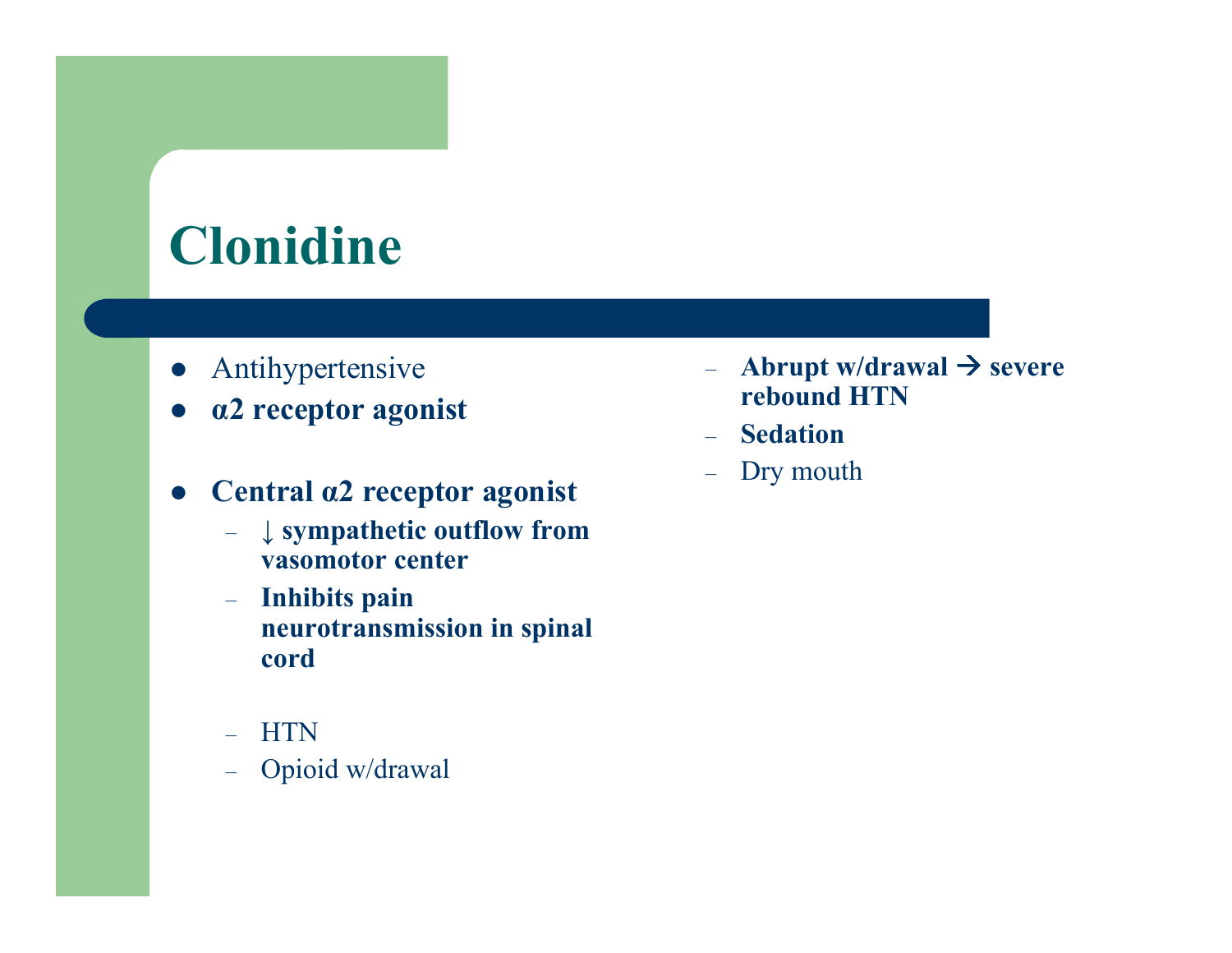# Digoxin

- Cardiac stimulant
- $\bullet$ Digitalis glycoside
- $\bullet$  Inhibits Na/K ATPase
	- $\uparrow$  IC Ca & cardiac contractility contractility
	- $\downarrow$  AV conduction
	- $\uparrow$  AV refractory period
	- Heart failure
- Serum levels assess dosage  $\&$  $\equiv$ toxicityimulant – Arrhythmias<br>
glycoside – N, V<br>
– Blurred vision<br>
Va/K ATPase – Yellow vision<br>
Ca & cardiac<br>
actility<br>
conduction<br>
refractory period<br>
failure<br>
levels assess dosage &<br>
y
- -
	-
	-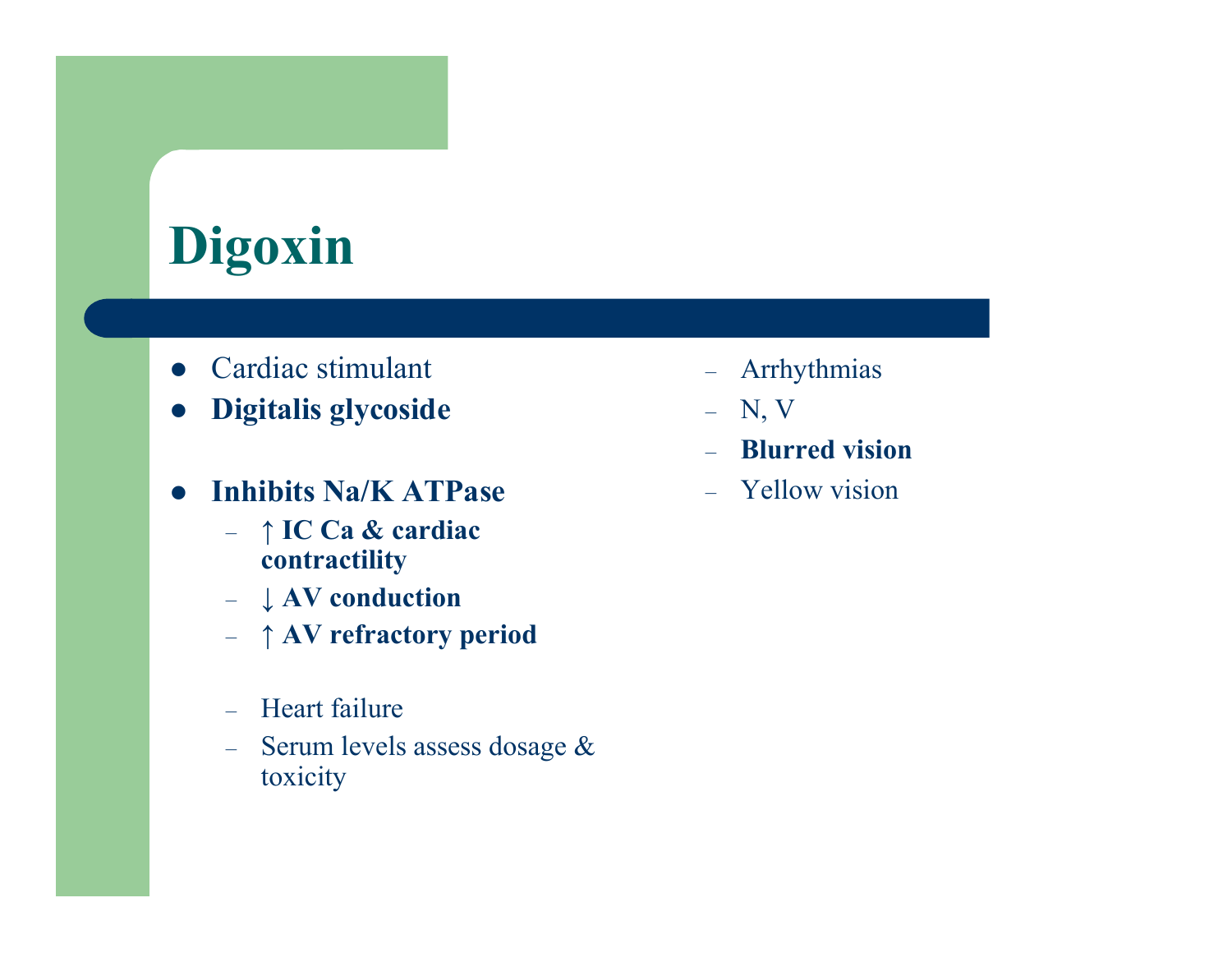## Diltiazem

- Vasodilator, antiarrhythmic
- $\bullet$  Non-dihydropyridine Ca channel blocker
- $\bullet$  Block Ca channels in cardiac tissue & vascular smooth m.Frame – Dizziness<br>
ihydropyridine Ca – Hypotension<br>
el blocker – Peripheral edema<br>
Ca channels in cardiac – Constipation<br>
& vascular smooth m.<br>
sodilation<br>
IR & conduction<br>
ontractility<br>
N<br>
N<br>
gina pectoris<br>
T
	- Vasodilation
	- $-$  l HR  $\mathcal X$  con  $\downarrow$  HR & conduction
	- $\downarrow$  contractility
	- HTN
	- Angina pectoris –
	- SVT
- 
- 
- 
- 
- 
-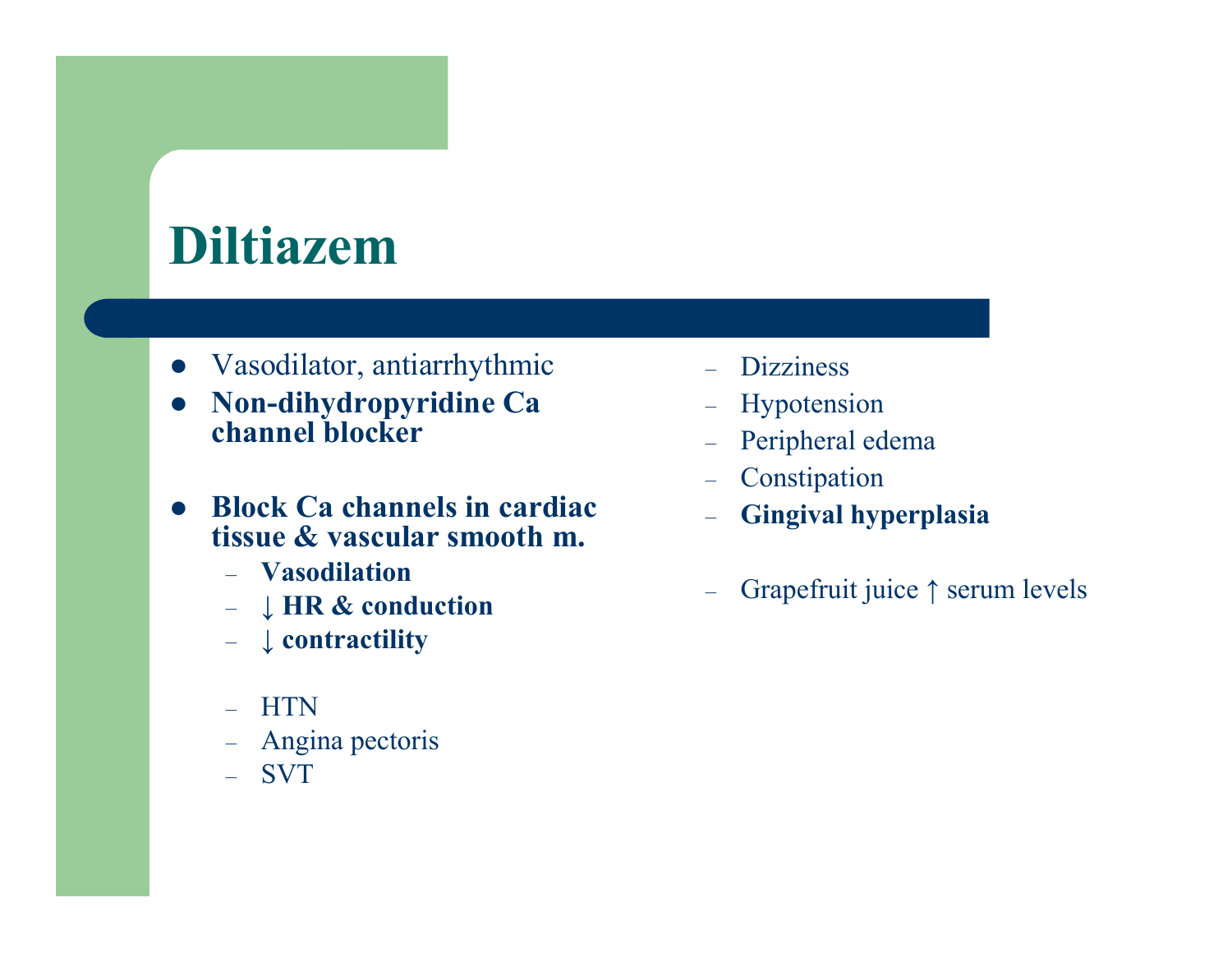## Dofetilide

- $\bullet$ Antiarrhythmic
- $\bullet$ K channel blocker
- $\bullet$  Blocks delayed K channels in cardiac tissue– QT prolongation<br>
– Torsade de pointes<br>
hannels in<br>
ion &<br>
ry period<br>
al during<br>
al during<br>
n
	- **Slows repolarization &<br>Separatory references** –prolongs refractory period
	- $\uparrow QT$  interval
	- AF, A flutter
	- Monitor QT interval during initial dose titration
- 
-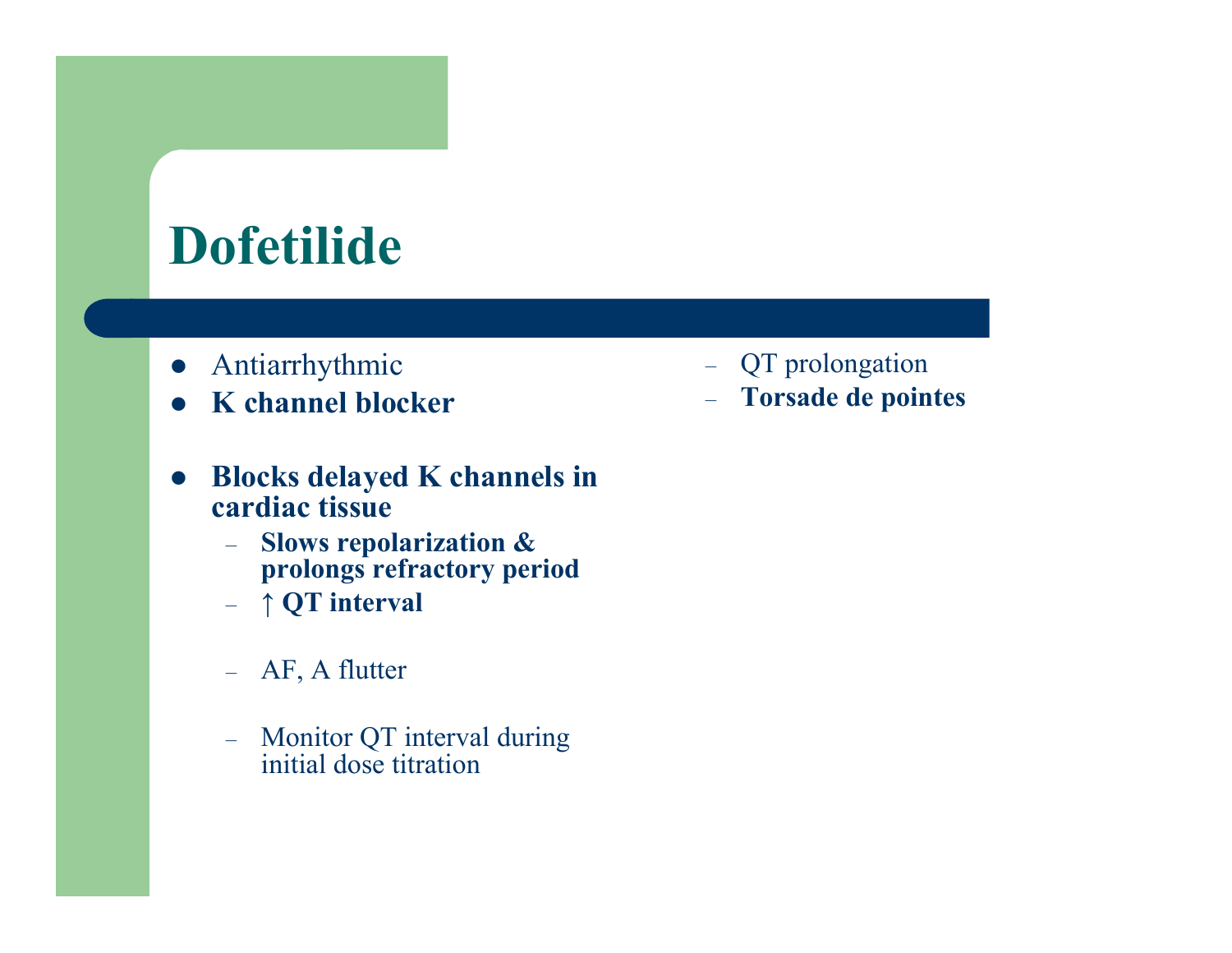## Enalapril

- $\bullet$ Antihypertensive
- $\bullet$ ACE inhibitor

#### $\bullet$ Inhibits ACE & formation of AT II

- $\equiv$ Vasodilation
- $-$  ↓ aldosterone secretion  $\equiv$
- –<sup>↑</sup> CO
- $\begin{array}{cc} & \downarrow \mathbf{V} \text{ remodeling} \ & \land \text{supervised in the} \end{array}$ –
- –<sup>↑</sup> survival in heart failure
- –**HTN**
- Heart failure  $\equiv$
- $\equiv$
- Post-MI<br> $\downarrow$  progression of diabetic nephropathy –
- 
- Arm in this perference is a cough & angioedemand CE inhibits ACE & formation of AT II<br>
 Vasodilation degradation<br>
 Vasodilation Jalosterone secretion Taste disturbances<br>
 † CO<br>
 γ Verenodeling<br>
 γ Verenodeling<br>
-
	-
	-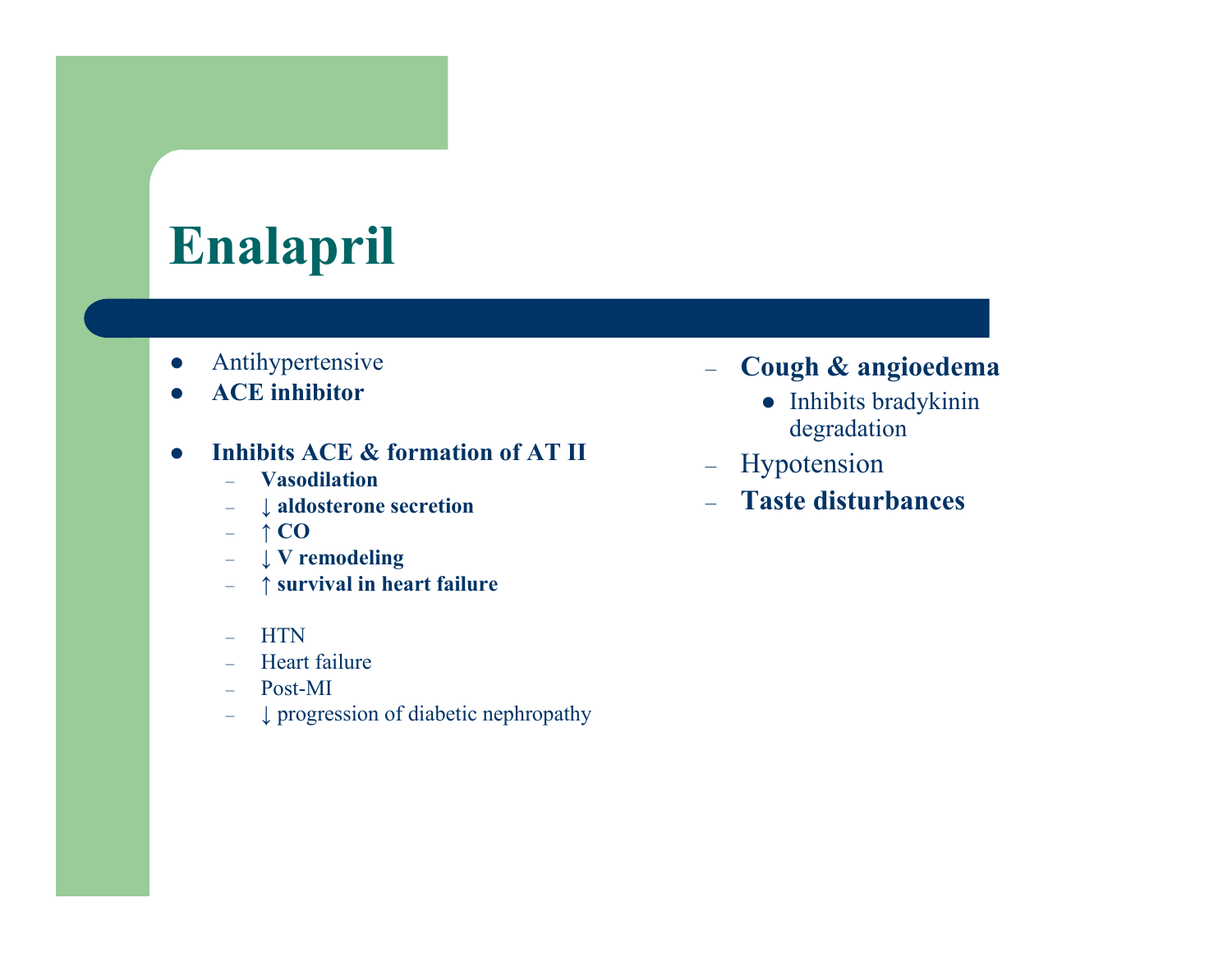#### Esmolol

- $\bullet$ Antiarrhythmic
- $\bullet$ Class II
- $\bullet$ Selective β1 blocker
- $\bullet$  Blocks SNS stim. SA & AV nodes
	- <sup>↓</sup> HR
	- <sup>↓</sup> AV conduction
	- <sup>↑</sup> AV refractory period
- $\equiv$  Sinus tachycardia & SVT during/after surgerymic – Hypotension<br>
1 blocker – Bradycardia<br>
5 stim. SA & AV nodes<br>
onduction<br>
efractory period<br>
achycardia & SVT during/after<br>
y metabolized by plasma<br>
e
	- $\equiv$  Rapidly metabolized by plasma esterase
- 
-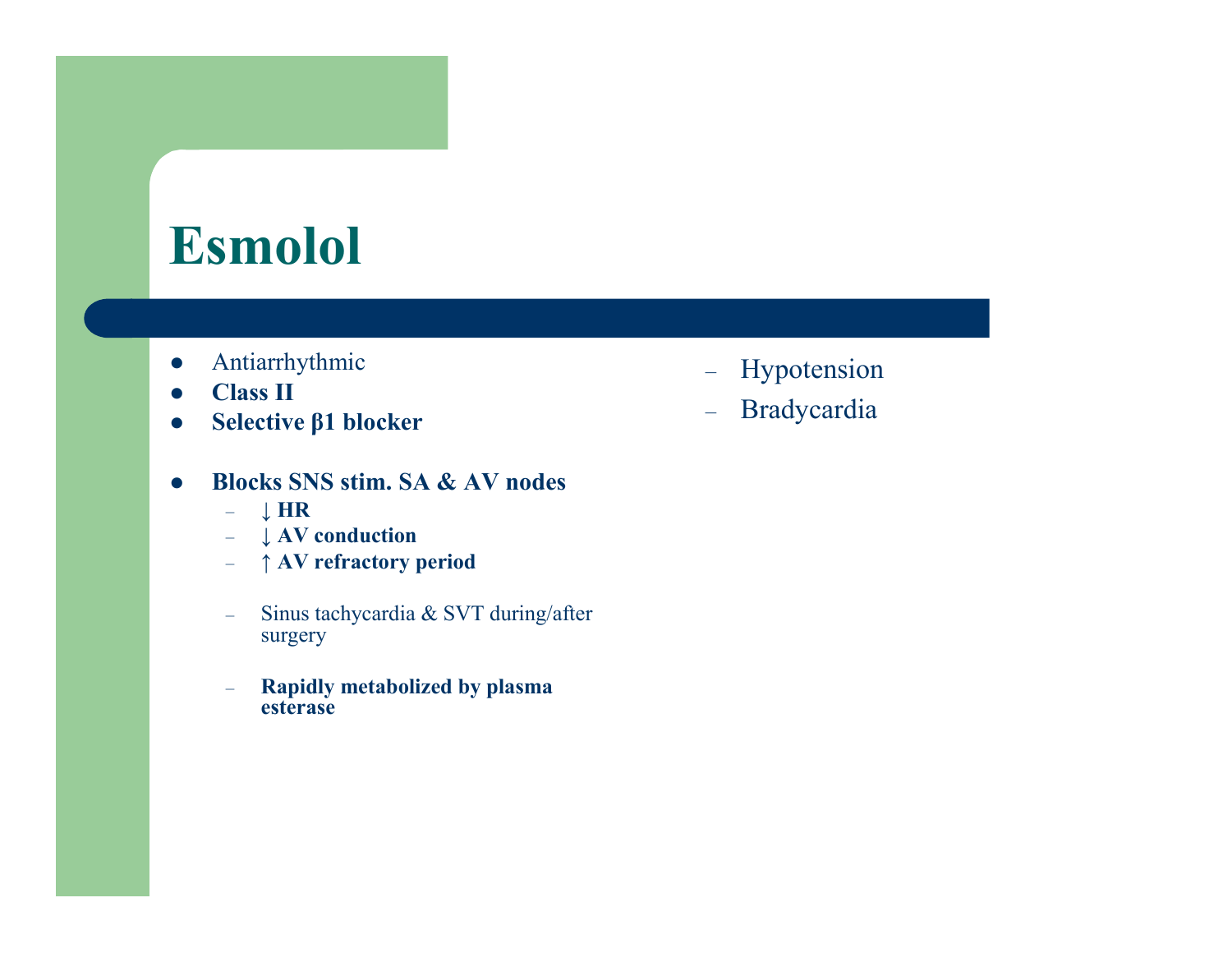## Fenoldopam

- Antihypertensive
- $\bullet$ D1-like receptor agonist

#### D1 receptor agonist

- Arteriolar vasodilation
	- Afferent & efferent renal arterioles
- $\uparrow$  renal blood flow
- –- Hypertensive emergencies
- 
- $\downarrow$  serum K levels<br>
 Monitor for hypokalemia<br>
all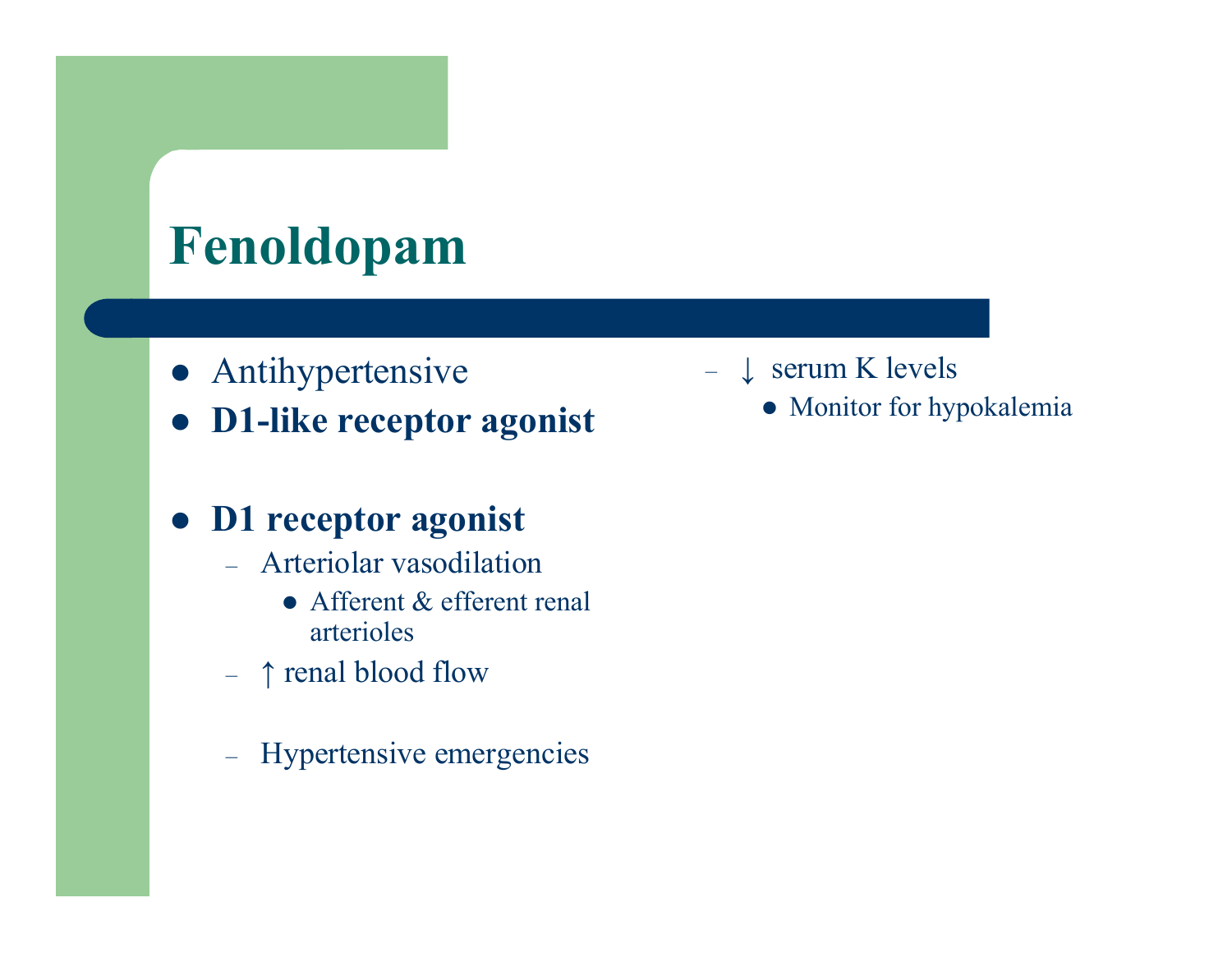#### Furosemide

- $\bullet$ Loop-acting diuretic
- $\bullet$ Membrane ion transport inhibitor
- $\bullet$  Inhibits Na/K/2Cl cotransporter in ascending loop of Henle
	- Blocks NaCl reabsorption –
	- $\equiv$ Edema
	- Heart failure  $\equiv$
	- $\equiv$ **HTN**
	- Hypercalcemia $\equiv$
	- –
	- $\uparrow$  Ca excretion<br> $\uparrow$  Na/K exchange in collecting duct –
- 
- 
- 
- 
- oop-acting diuretic Hypokalemia<br> **1embrane ion transport inhibitor** Metabolic alkalosis<br> **nhibits Na/K/2Cl cotransporter in** Hypomagnesemia<br> **1999 Accelecting Dop of Henle**<br>
 Blocks NaCl reabsorption<br>
 Edema<br>
-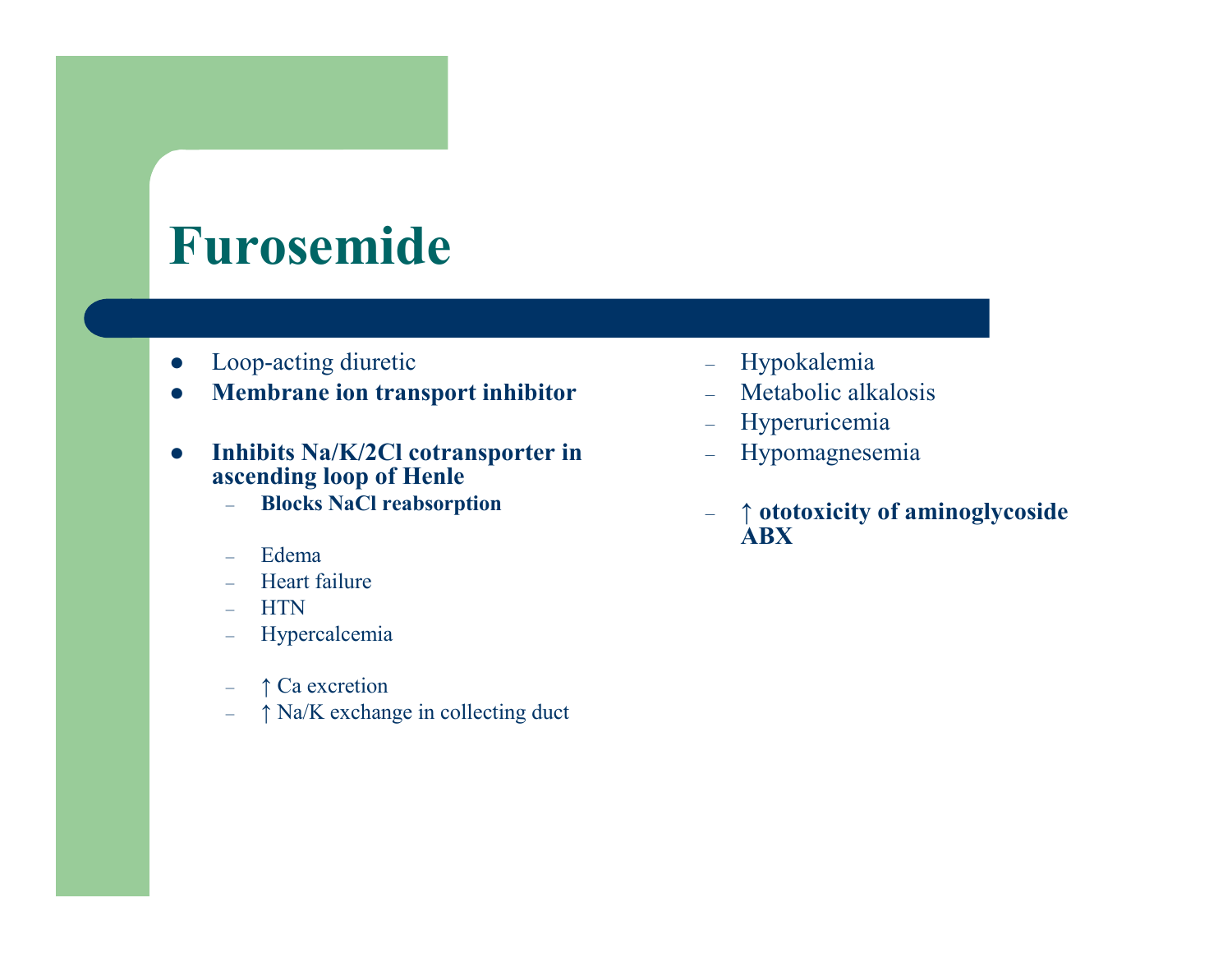## Hydralazine

- $\bullet$ Antihypertensive. heart failure
- $\bullet$ Vasodilator

#### $\bullet$ Alters IC Ca metabolism

- $-$  Delayes alierunal suur Relaxes arteriolar smooth m.
	- vasodilation
- <sup>↓</sup> afterload
- $\equiv$  Heart failure in combo w/ isosorbide dinitrate
	- $\bullet$  More effective than ACEI in black people
- Moderate-severe HTN  $\equiv$
- 
- t failure Edema<br>
 Reflex tachycardia & MI<br>
 **Lupus syndrome**<br> **ism**<br>
nooth m.<br> **booth m.**<br> **h** *ACEI in*<br>
N
	-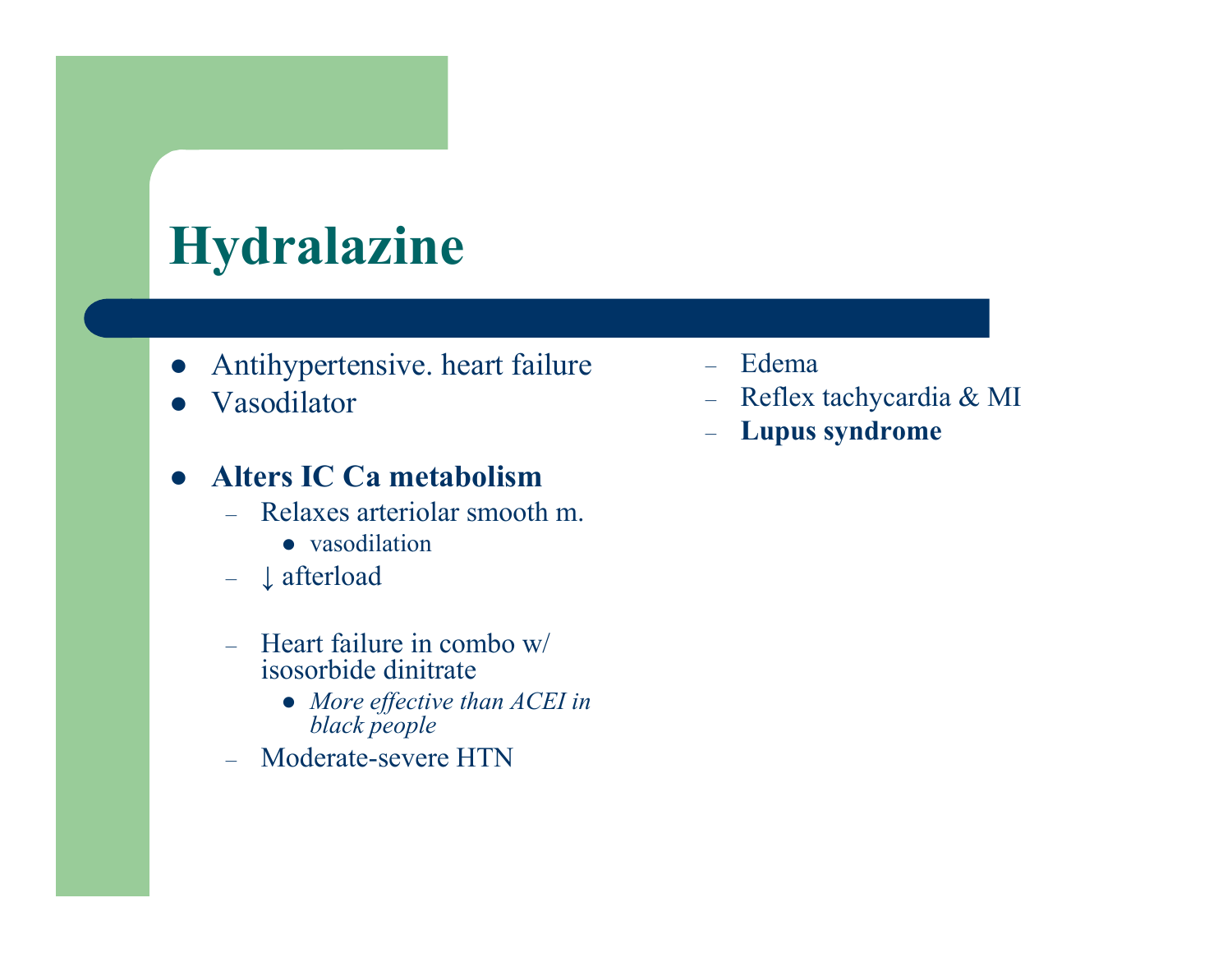## Hydrochlorothiazide

- $\bullet$ Antihypertensive
- $\bullet$ Thiazide diuretic
- $\bullet$  Inhibits NaCl transporter in distal tubule
	- $\rightarrow$  ↑ excretion Na, K, Cl
	- $\downarrow$  Ca excretion
	- $\equiv$ **HTN**
	- Nephrogenic DI  $\leftarrow$
	- –Nephrolithiasis
- $\equiv$ Hypokalemia
- Metabolic alkalosis
- $\equiv$ Hyperuricemia & gout
- <sup>↓</sup> excretion of lithium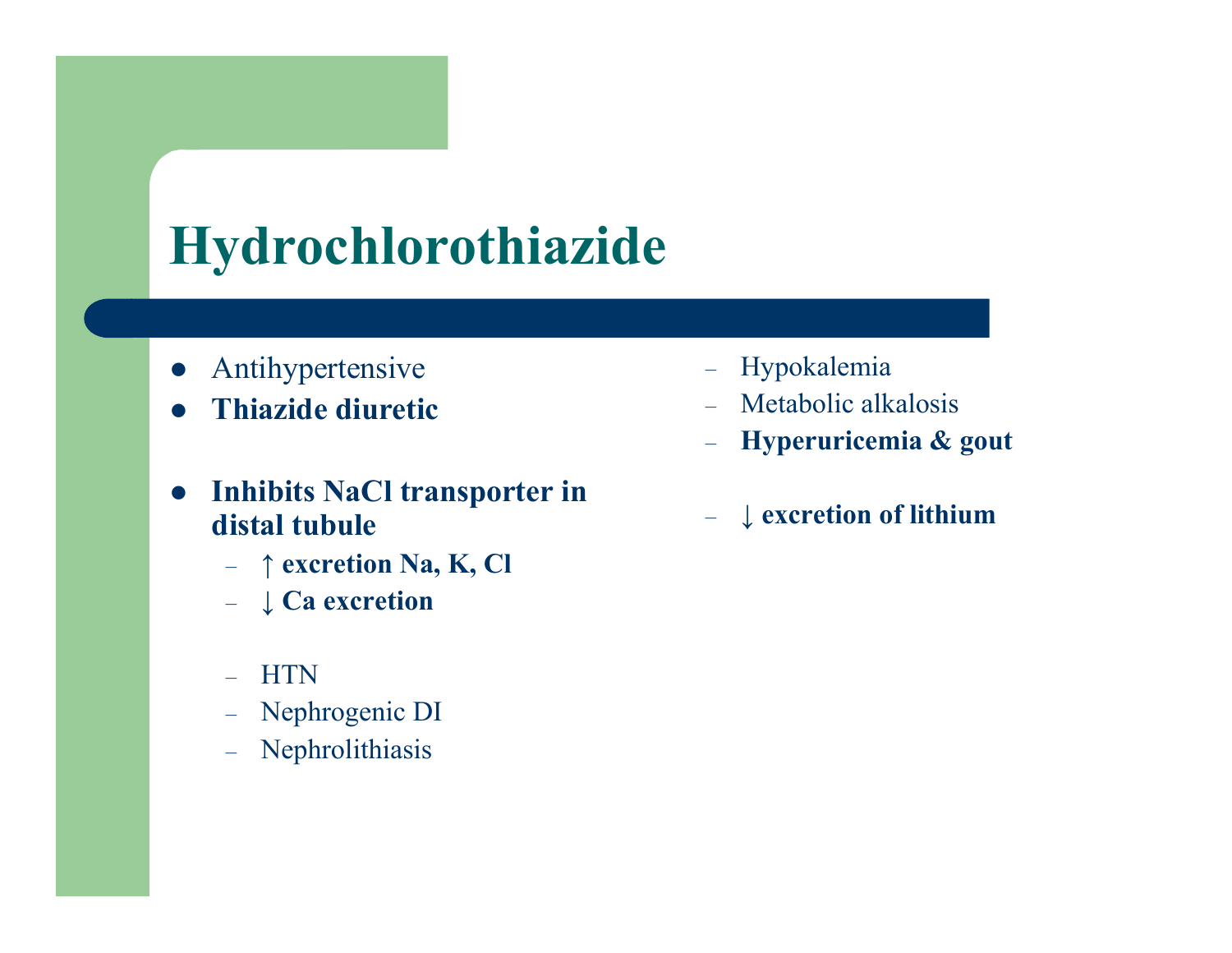### Labetolol

- Antihypertensive
- Adrenergic α & β receptor antagonist
- $\bullet$  Selective α1 & nonselective β1, β2 blockers
	- –**HTN**
- 
- vpertensive Postural hypotension<br>
lergic  $\alpha \& \beta$  Abrupt w/drawal cause<br>
life-threatening HTN,<br>
arrhythmias, or MI<br>
ive  $\alpha$ 1 &<br>
lective  $\beta$ 1,  $\beta$ 2<br>
ers<br>
N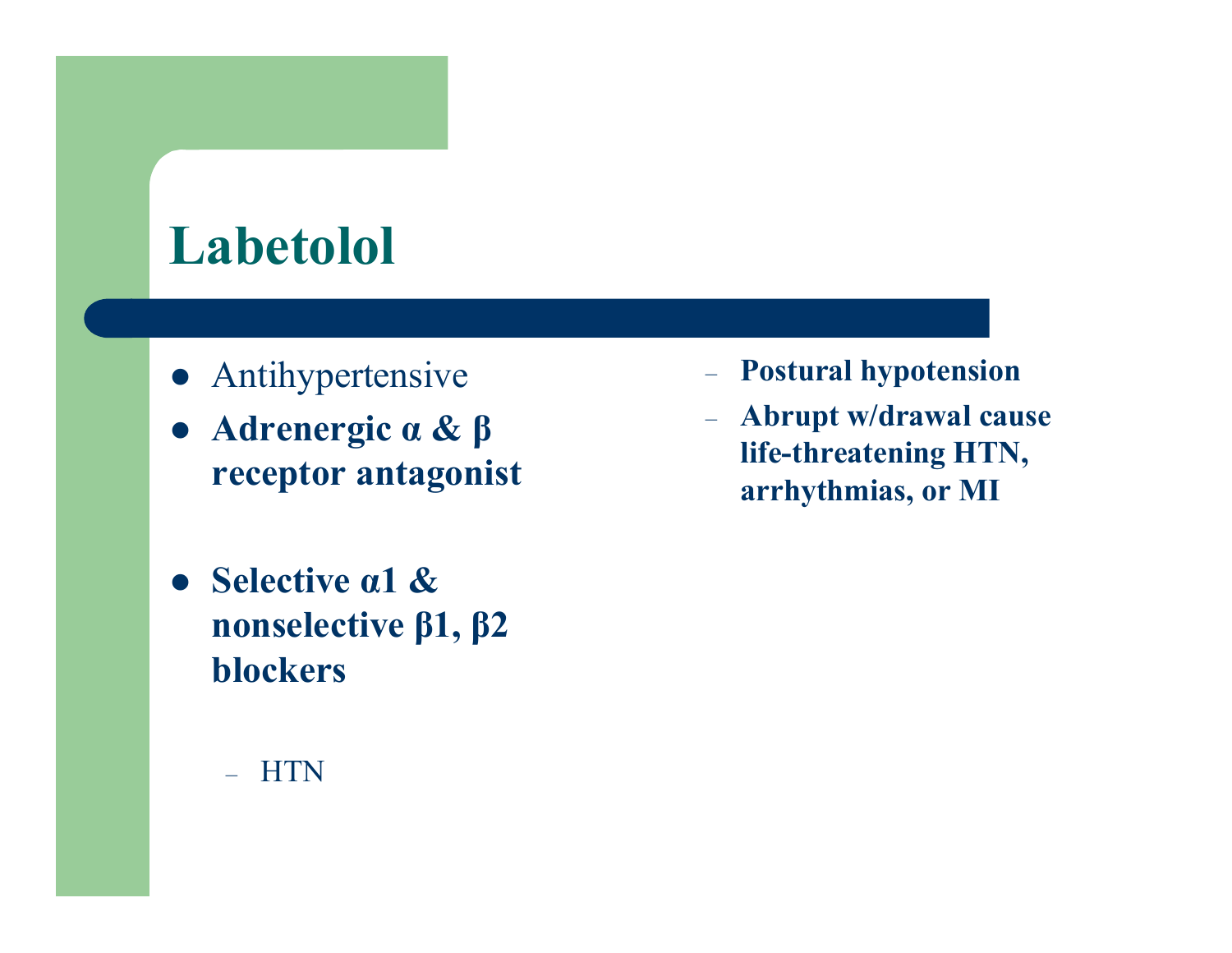## Mannitol

- $\bullet$ Diuretic
- $\bullet$ Osmotic Diuretic
- $\bullet$  Osmotic attraction of edematous & ocular fluid
	- Filtered by glomerulus
	- $\uparrow$  electrolyte excretion
	- –Oliguric renal failure
	- –Cerebral edema – <sup>↑</sup> ICP
	- $\leftarrow$ Acute glaucoma
- 
- 
- Electrolyte imbalances Transient volume expansion Pulmonary edema or heart failure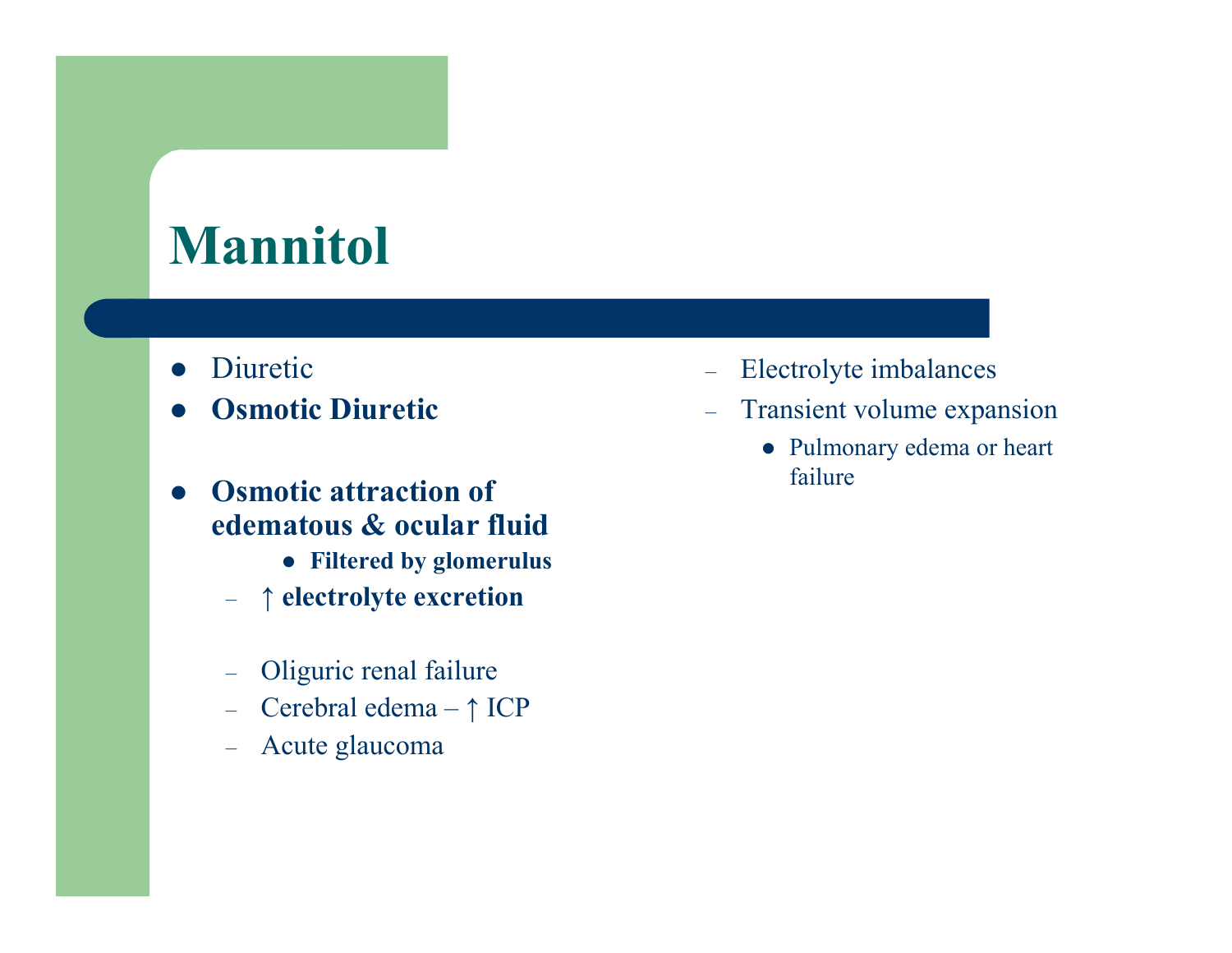## Methyldopa

- $\bullet$ Antihypertensive
- $\bullet$  Adrenergic α2 receptor agonist
- $\bullet$  Converted to active form methyl-norepinephrine which activates central α2 receptor agonist– Positive direct Coomb's test<br>ptor<br>form<br>rine which<br>receptor<br>m
	- $\downarrow$  SNS outflow from<br>vasomotor center vasomotor center
	- –HTN
	- **HTN** in pregnancy  $\equiv$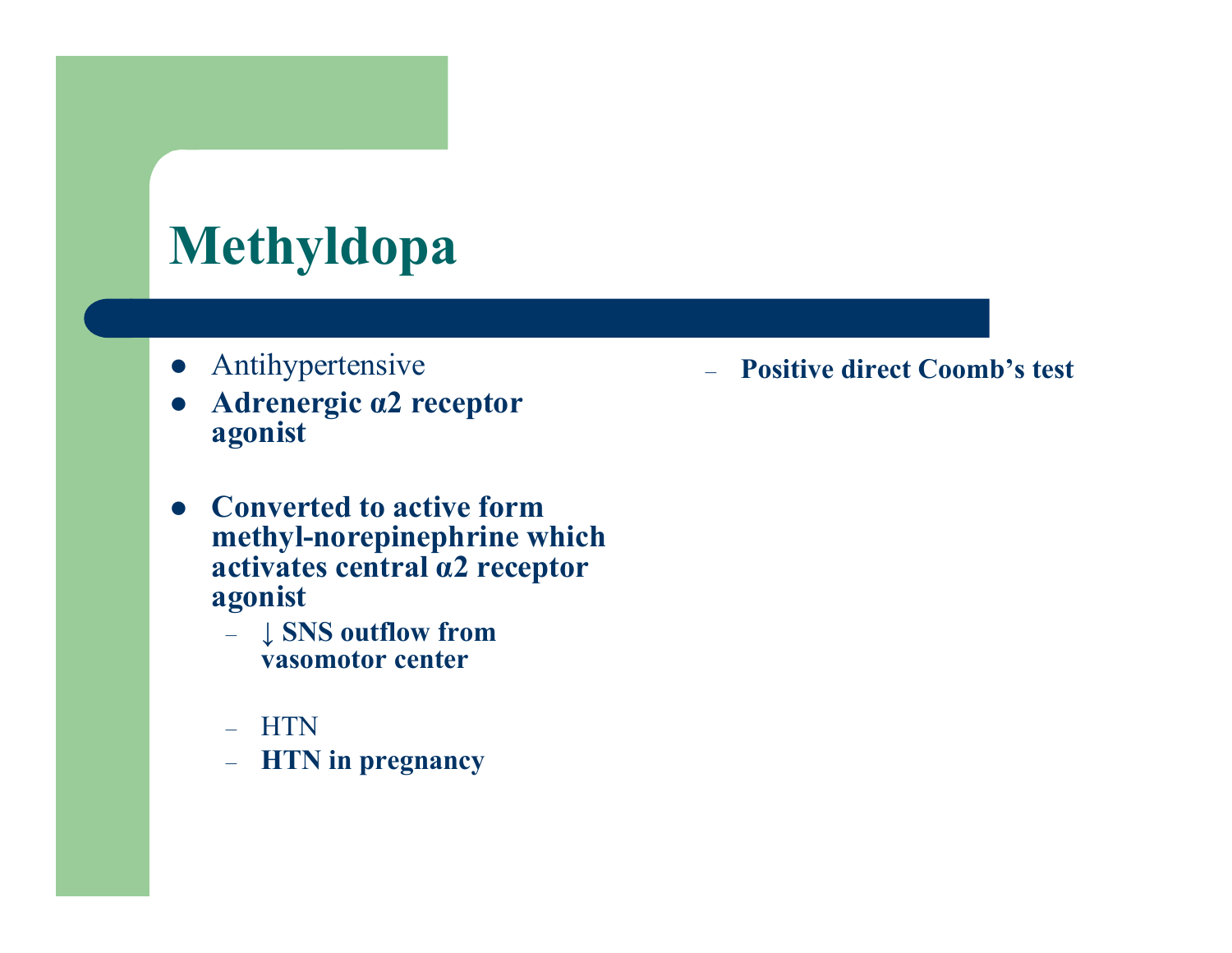## Minoxidil

- $\bullet$  Antihypertensive, hair growth stimulant
- $\bullet$ Vasodilator, K channel opener
- $\bullet$  Opens K channels in vascular smooth m.r growth - Systemic admin.<br>
• Reflex tachycardia<br>
• Angina pericarditis<br>
• Pulmonary HTN<br>
• hypertrichosis<br>
1<br>
Hicle  $\rightarrow$ 
	- Hyperpolarization –
	- –m. relaxation
	- vasodilation
- Stim. resting hair follicle  $\rightarrow$  $\bullet$ growth follicles
	- –Severe HTN
	- Topical for alopecia–
- -
	-
	-
	-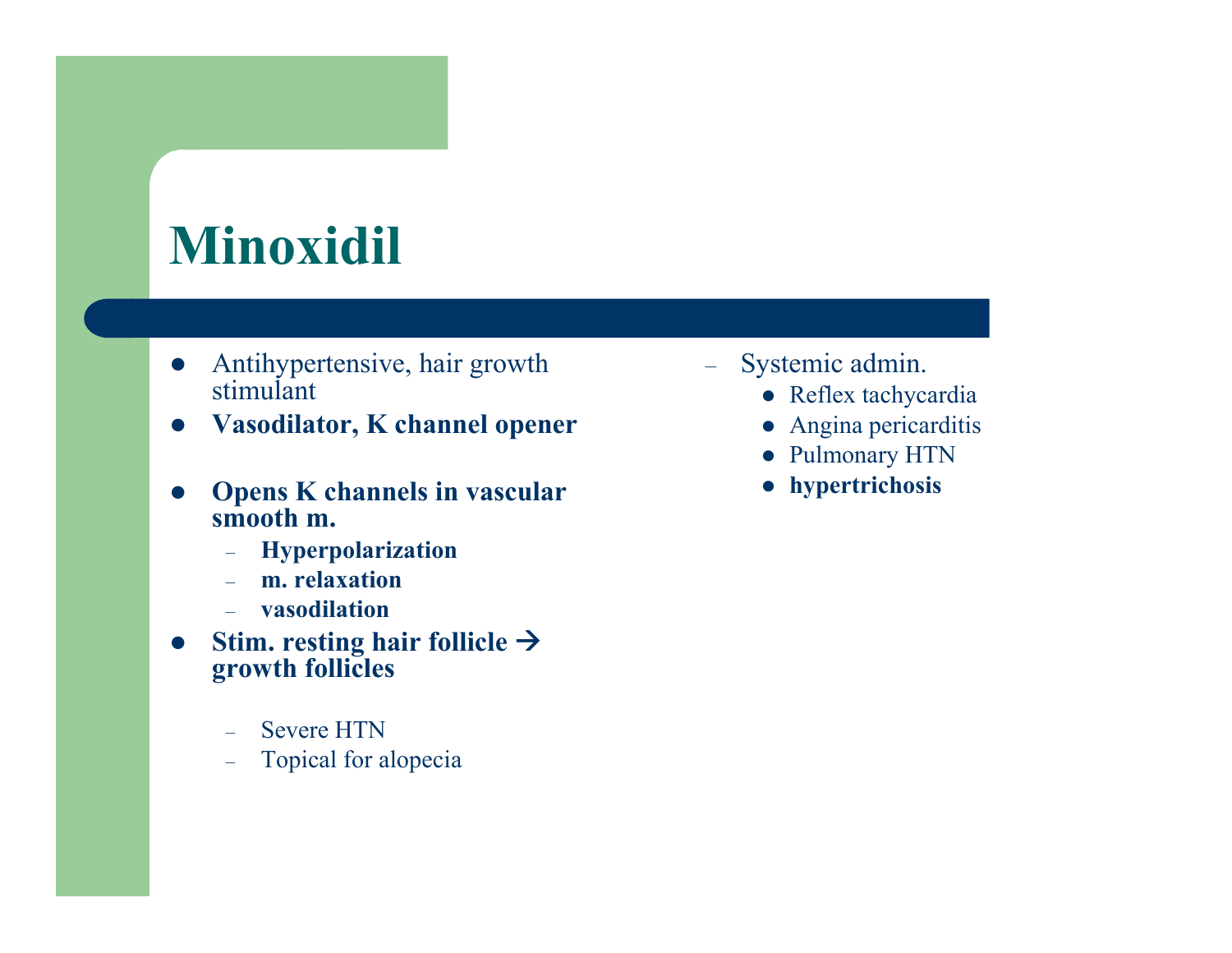## Nesiritide

- Heart failure Tx
- $\bullet$  Recombinant human B-type natriuretic peptide
- $\bullet$ Activate guanylate cyclase  $\rightarrow$ <sup>↑</sup> cGaMP
	- Dilates venous & arterial smooth m.
- − ↓ venous pressure, cardiac<br>Dreload vascular congestio preload, vascular congestion, & dyspneaFeart failure Tx and alleged and the Hypotension<br>
Recombinant human B-type<br>
atriuretic peptide<br>
<br>
activate guanylate cyclase →<br>
cGaMP<br>
- Dilates venous & arterial<br>
smooth m.<br>
- ↓ venous pressure, cardiac<br>
preload, vascula
	- –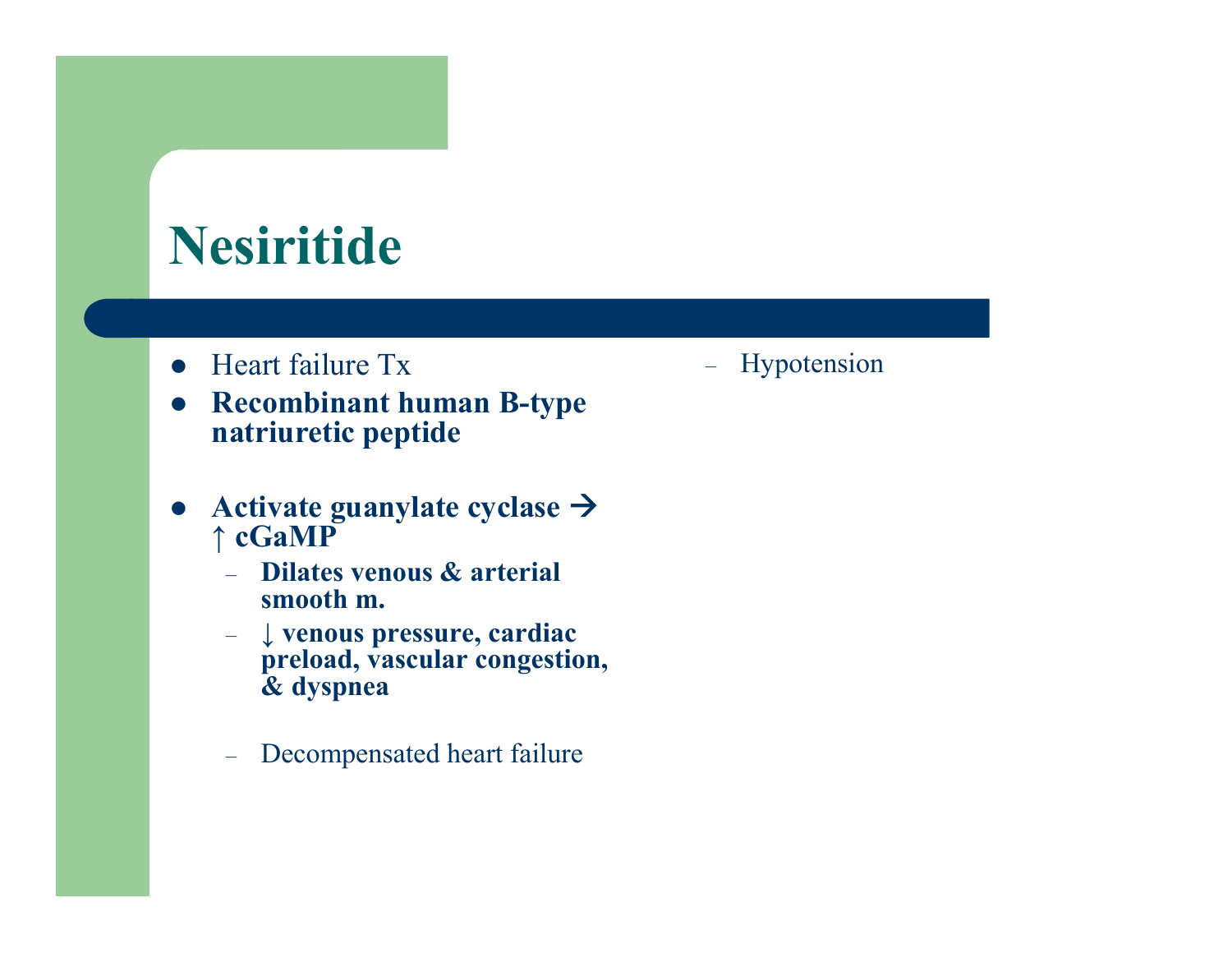# Nitroglycerin

- $\bullet$ Antianginal
- $\bullet$ Organic nitrate
- $\bullet$  Releases NO in vascular smooth m.
	- Vasodilation
	- $\uparrow$  coronary <sup>↑</sup> coronary blood flow
	- $− ∥$  myocardial O2 demand
	- – Angina pectoris
		- Sublingual or lingual admin.
		- Short half-life
- 
- 
- 
- 
- Short half-life HA<br>
nic nitrate Hypotension<br>
 Syncope<br>
ses NO in vascular<br>
th m.<br>
asodilation<br>
coronary blood flow<br>
myocardial O2 demand<br>
ngina pectoris<br>
 Shothalf-life<br>
 Short half-life Short half-life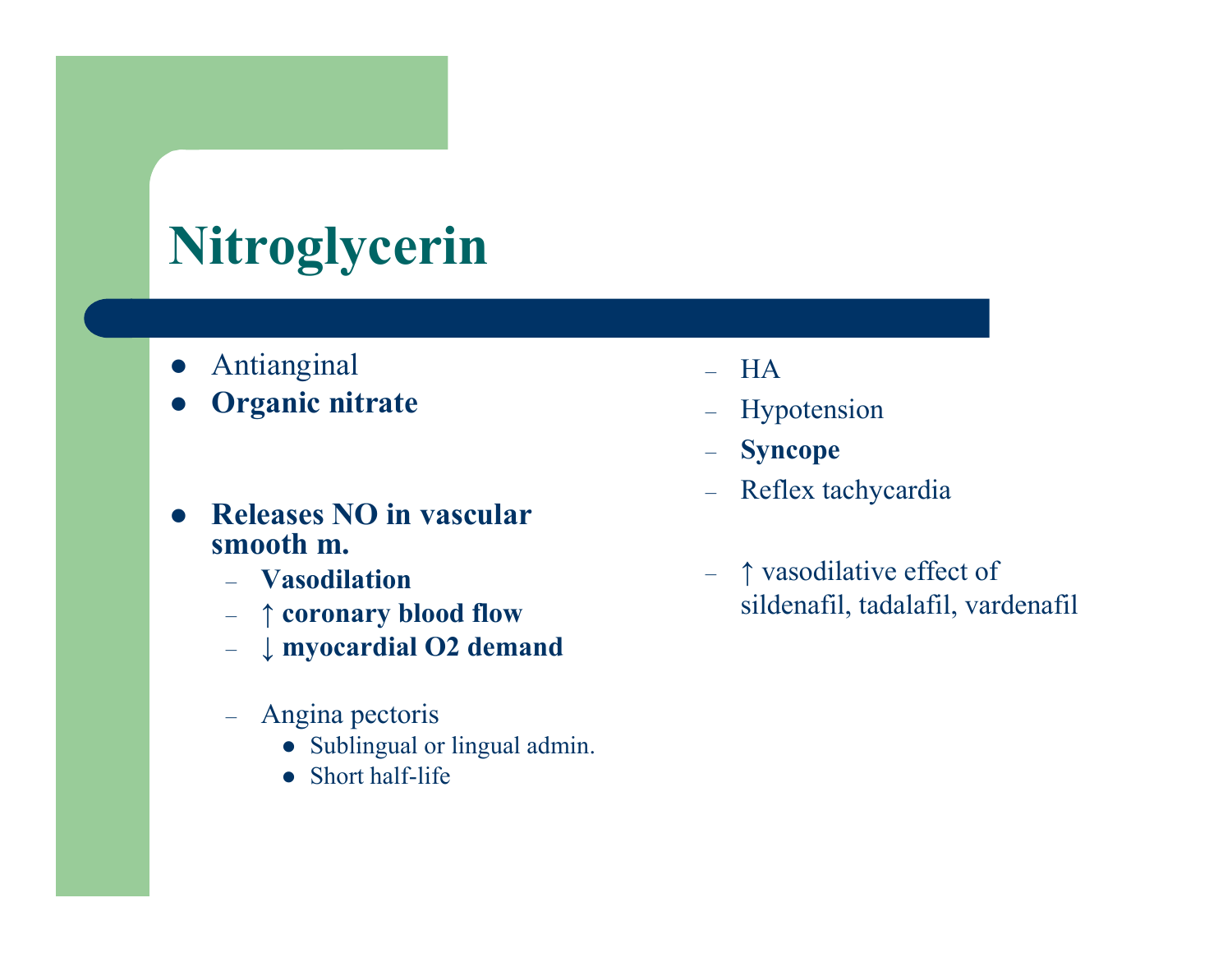## Nitroprusside

- $\bullet$ Antihypertensive
- $\bullet$ Vasodilator
- $\bullet$  Relaxes venous & arteriolar smooth m.
	- $\equiv$ Metabolized to CN & thiocyanate
		- Tx toxicity  $w$  sodium nitrite  $\&$ sodium thiosulfate
	- $\equiv$ HTN crisis
- – Acute heart failure or cardiogenicshocknsive - **CN toxicity**<br>
- Hypotension<br>
- HA<br> **ous & arteriolar**<br>
zed to CN & thiocyanate<br>
xicity w/sodium nitrite &<br>
um thiosulfate<br>
is<br>
sis<br>
art failure or cardiogenic<br>
de hypotension during<br>
y
	- Controlled hypotension during –pregnancy
- 
- 
-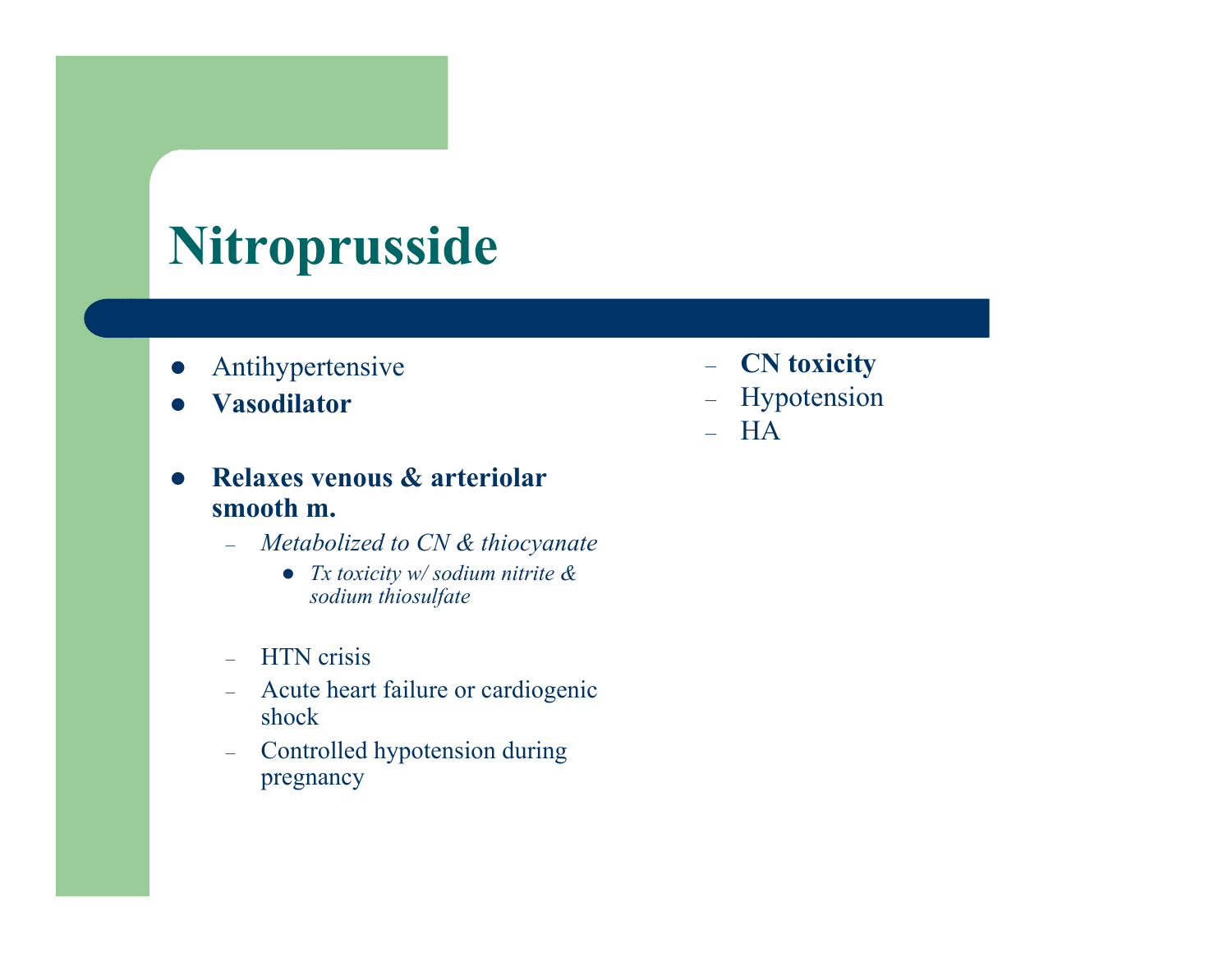## Propafenone

- $\bullet$ Antiarrhythmic
- $\bullet$ Class IC Na channel blocker
- $\bullet$  Blocks Na channel in cardiac tissue
	- $\vdash$  ↓ conduction & prevent reentry
	- $\uparrow$  PR, QRS, & QT duration
	- $\rightarrow$  SVT & life-threatening V arrhythmias
- 
- ic  **Proarrhythmic 1st 2 wks**<br>  **Monitor ECG when starting**<br>  **GI disturbances**<br> **annel in cardiac**<br>
 ↑ digoxin levels<br>
on & prevent re-<br>
, & QT duration<br>
--threatening V<br>
s
	-
	-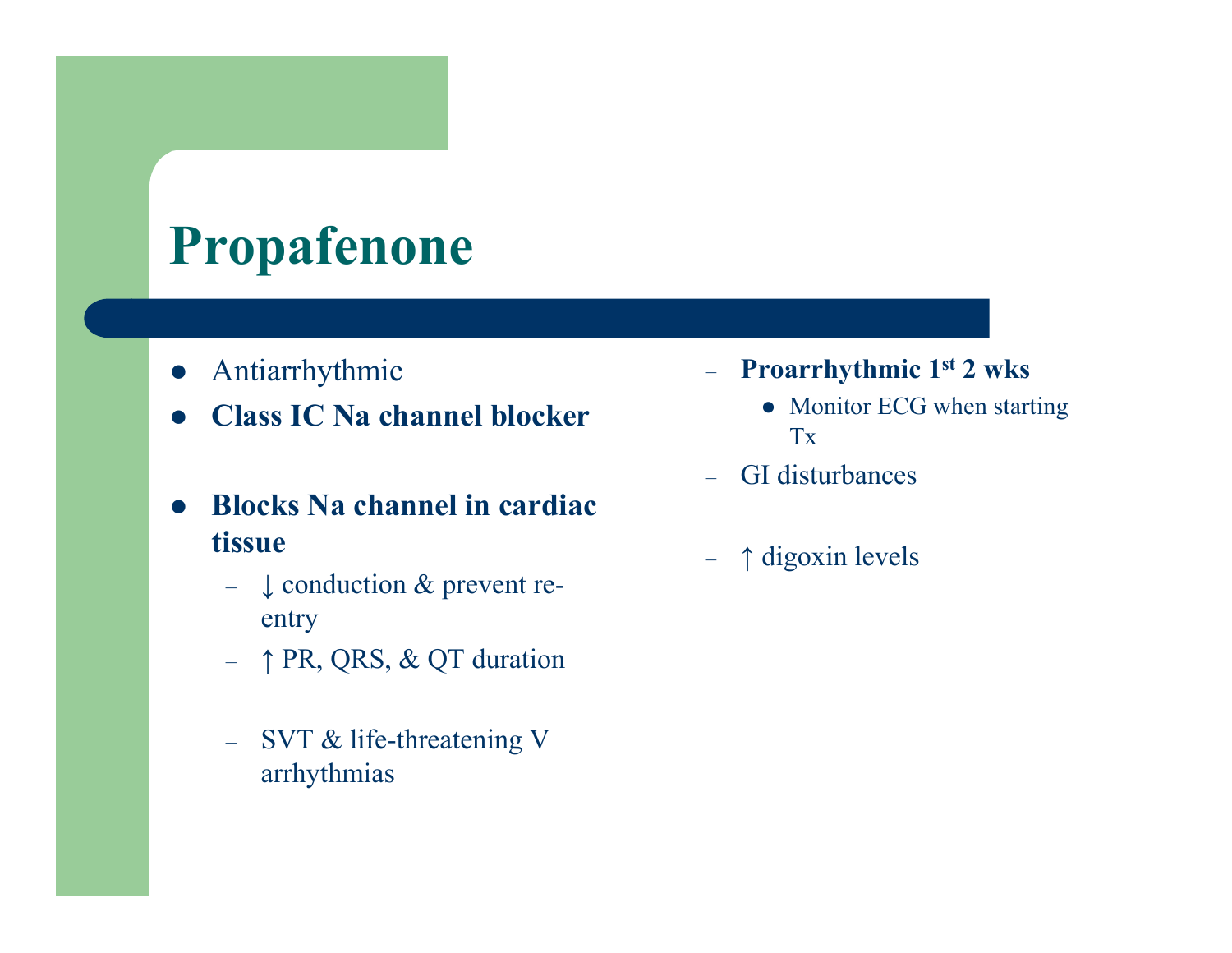## Quinidine

- $\bullet$ Antiarrhythmic
- $\bullet$ Class IA Na channel blocker
- $\bullet$  Blocks Na & K channels in cardiac tissue– Cinchonism<br>
• Blurred vision<br>
• Tinnitus<br>
• Photophobia<br>
• Photophobia<br>
• Amiodarone<br>
• Cimetidine<br>
• Diltiazem<br>
• Verapamil<br>
• Grapefruit juice<br>
s
	- $\downarrow$  conduction
	- $\uparrow$  QRS & QT duration
	- SVT & VT
	- $-D$ -isomer = quinine, used to  $\equiv$ treat malaria pts
- -
	-
	-
- -
	-
	-
	-
	-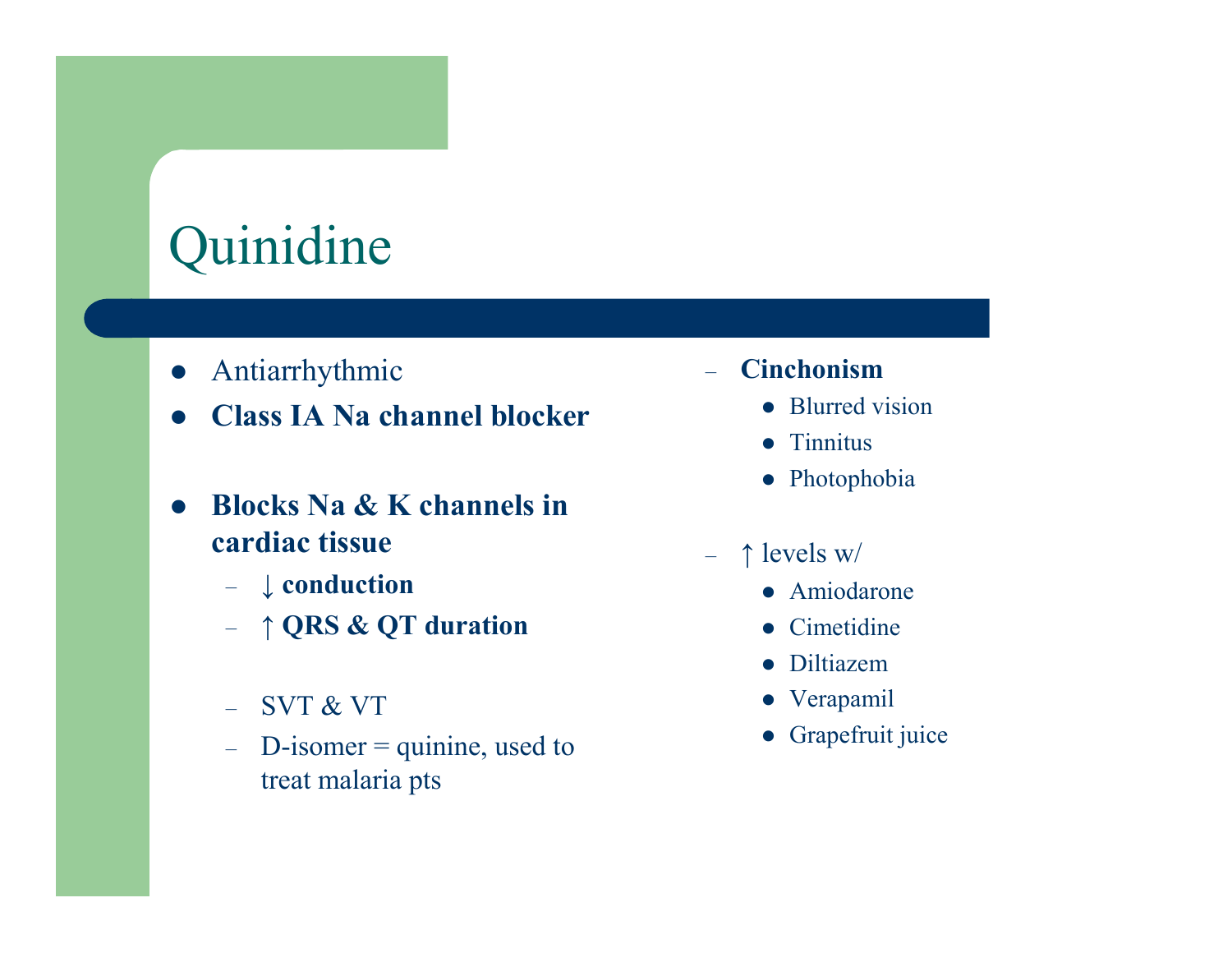#### Sotalol

- $\bullet$ Antiarrhythmic
- $\bullet$ Class III K channel blocker
- $\bullet$  Blocks K channels in cardiac tissueic annual blocker<br>
annual blocker<br>
nnels in cardiac<br>
repol.<br>
ry period & ↑ QT<br>
ergic β receptors<br>
ergic freceptors<br>
ergic freceptors<br>
extending
	- Prolongs repol.
	- $\begin{array}{c}\n\text{-} \quad \uparrow$  refractory period &  $\uparrow$  QT interval interval
- $\bullet$  Blocks adrenergic β receptors
	- SVT & life-threatening arrhythmias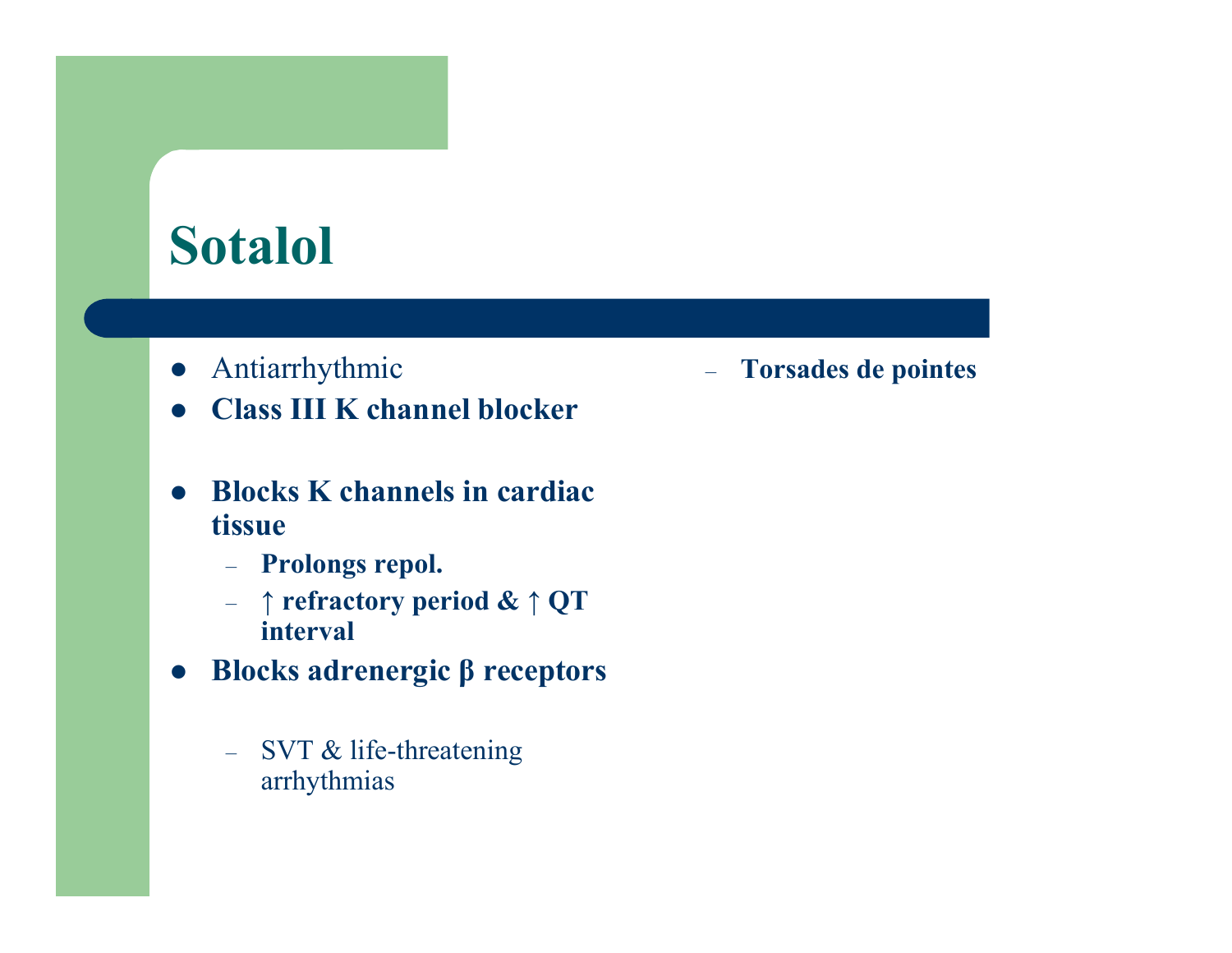## Spironolactone

- $\bullet$ K-sparring diuretic
- $\bullet$ Aldosterone antagonist
- $\bullet$  Blocks aldosterone receptors
	- $\uparrow$  Na excretion
	- $\downarrow K$  excretion
	- $\leftarrow$ Primary hyperaldosteronism
	- HTN
	- hypokalemia
- 
- 
- retic Gynecomastia<br>
intagonist Impotence<br>
 Hyperkalemia<br>
erone receptors<br>
ion<br>
on<br>
beraldosteronism<br>
a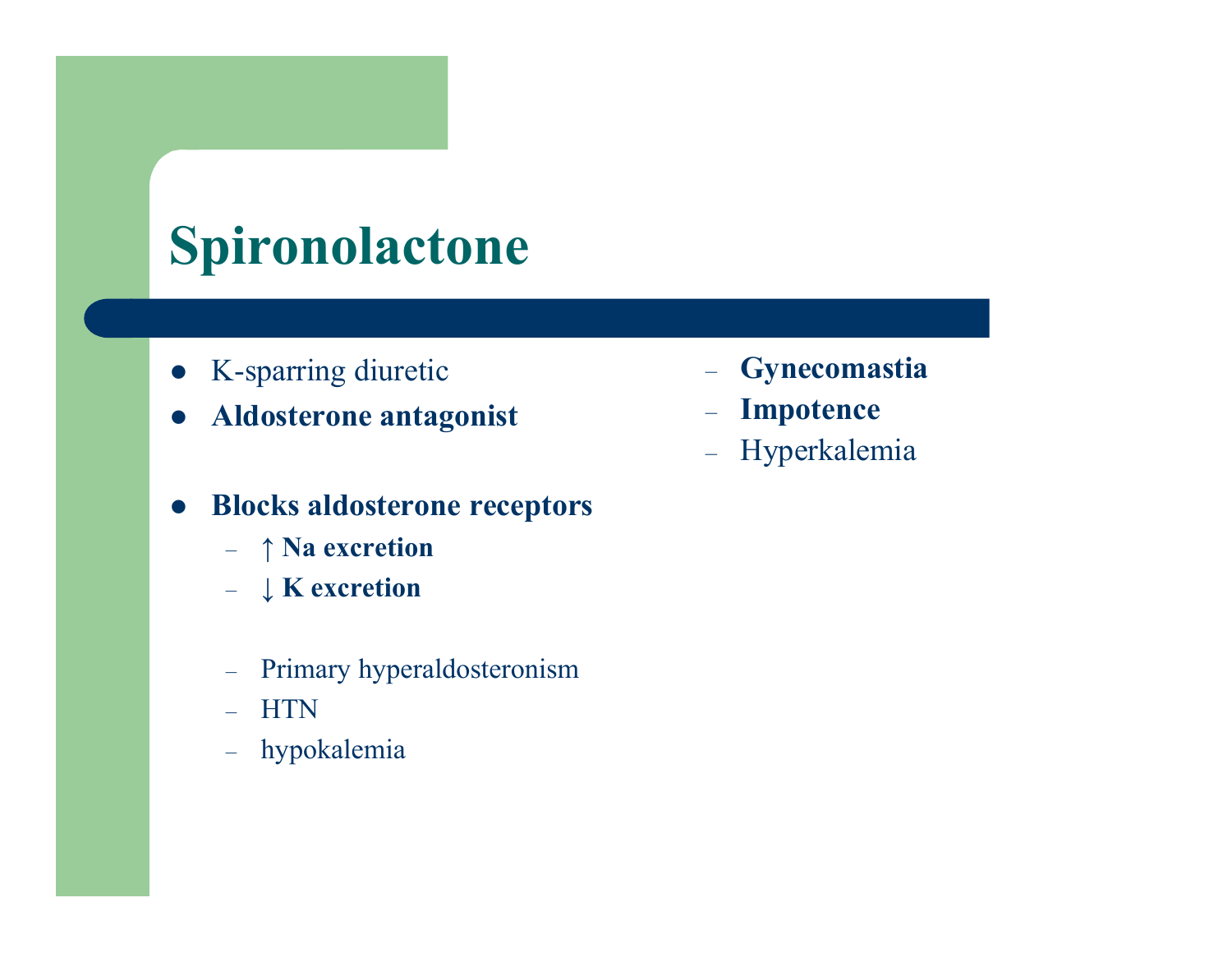#### Valsartan

- $\bullet$ Antihypertensive
- $\bullet$ Angiotensin receptor antagonist
- $\bullet$  Blocks AT II receptor in vascular smooth m. & adrenal cortex
	- Vasodilation  $& ∏$  aldosterone secretion
	- HTN
	- Nephropathy –
	- Less cough & angioedema than ACEI